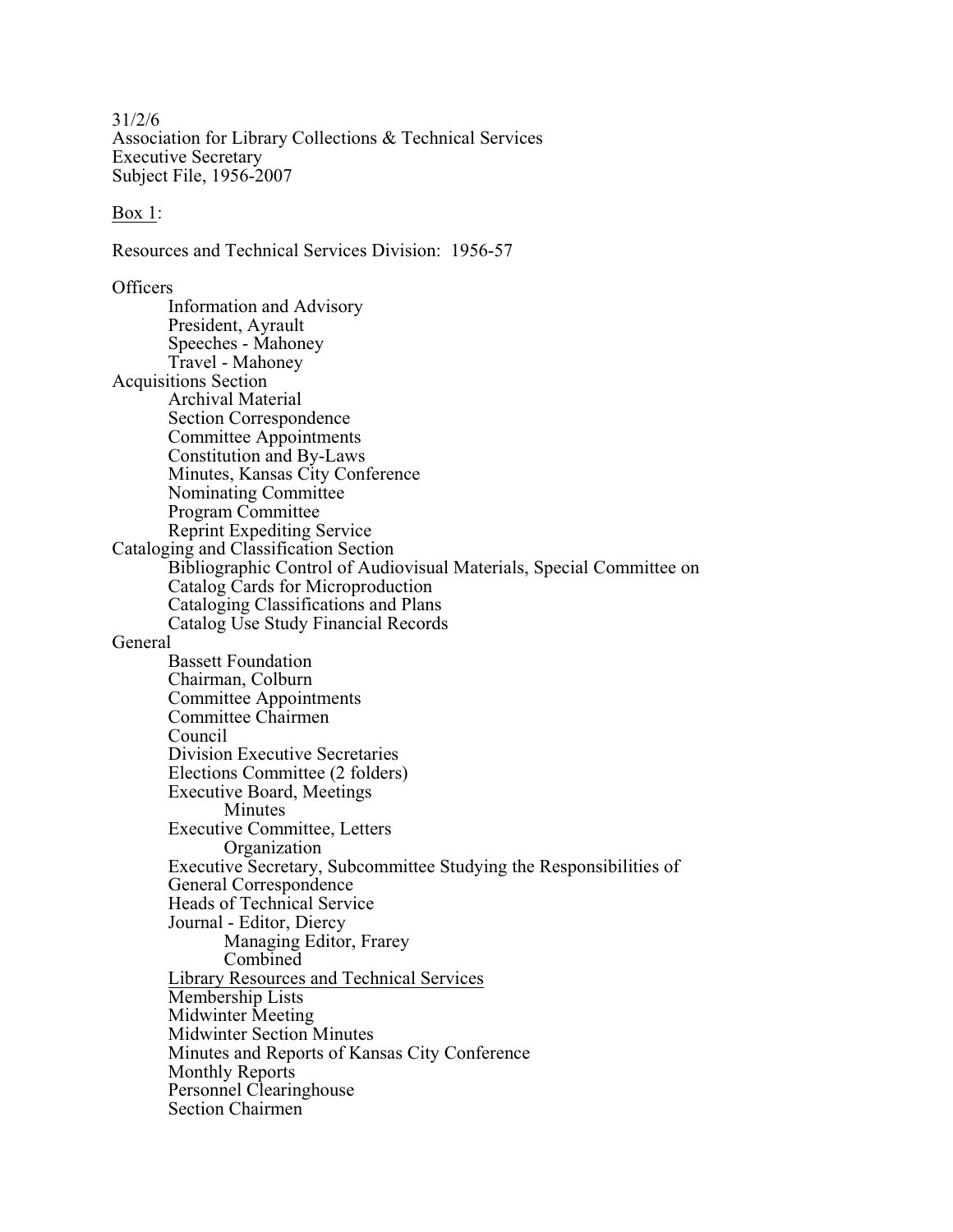Staff Manual

Joint Committees; Ad Hoc Committees American Documentation Institute Bookbinding, Committee on Committee Reports Conference Program Committee Constitution and By-laws Council of National Library Associations Decimal Classification Editorial Office Education for Librarianship, Joint Committee on Hospitality Committee Interlibrary Cooperation Library Work as a Career, Joint Committee on Long Term Periodical Subscriptions, Joint Committee on

## Box 2:

Nominating Committee Regional Groups Council of Canada Middle Atlantic States Middle Western States New England States Pacific Coast States Southeastern States Southwestern States Regional Procession, Special Committee on Reprinting, ALA Committee on Resources Committee RTSD-ALA Joint Committee Addressograph Plates Association of Research Libraries Correspondence Bulletin, ALA Division of Cataloging and Classification - Budget and Finances Kansas City Conference Membership **Memorandums** Memorandums to Weins Organizations, Committee on Personnel Administration, Board Program Evaluation and Budget Committee Publishing Reorganization, Special Committee on

## Box 3: Resources and Technical Services Division: 1957-58 (Blue)

**Officers** 

F. Bernice Field, Vice President Board of Directors - Numbered Letters **Committees** Advertising Committee for IRTS (Dissolved at Midwinter Meeting, 1958)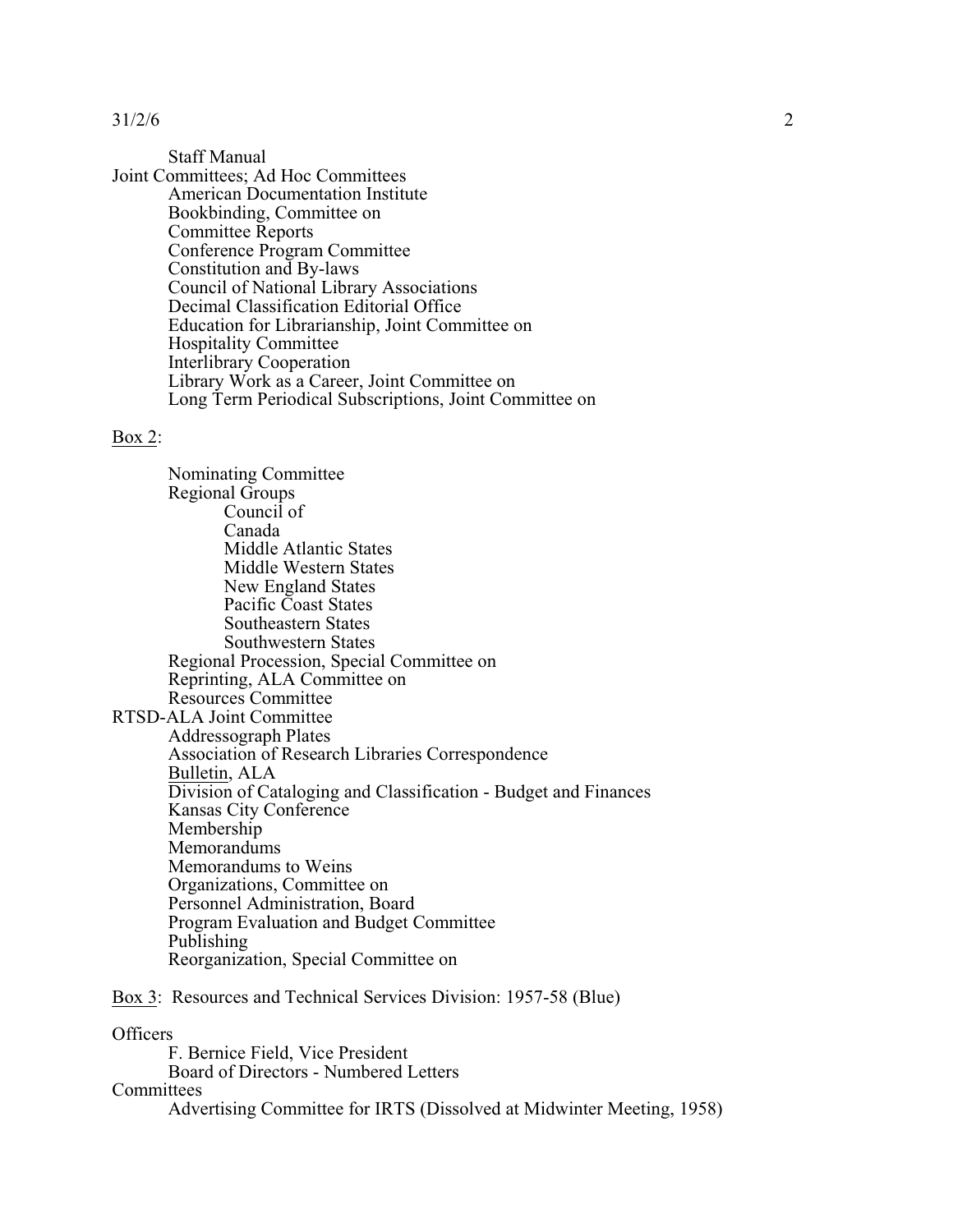Bookbinding Bylaws Elections Interlibrary Cooperation Nominating Organization Committee Publications Regional Processing **Resources** School Library Technical Services Library Resources and Technical Services Editor - Esther J. Piercy Managing Editor - Carlyle J. Frarey LRTS - General William Byrd Press - Correspondence Miscellaneous Agenda - Midwinter Meeting 1958 (Agenda - San Francisco Conference) Archives Committee Reports - Midwinter Meeting 1958 Heads of Technical Services of Medium-Sized Research Libraries - A discussion group Minutes and Reports of Midwinter Meeting San Francisco Conference Southwest Missouri Library Service, Inc. Regional Groups Council of Regional Groups Chairman - Edith Scott Regional Groups - A through Z State Author Headings Joint Committees; Misc. Boards and Committees; Representatives to other Organizations: American Documentation Institute (Brown) For ASA PH5 see Copying Methods Section files American Standards Association - Z39 (sponsored by CNLA) Association of Research Libraries Commercial Standard CS57-40, Standing Committee for Book Cloths, Buckram and Impregnated Fabrics of Commodity Standards Division Council of National Library Associations Decimal Classification Editorial Policy Committee, Jt. Lake Placid Club Educational Foundation Dewey Decimal Classification Editorial Office (Ben Custer) Decimal Classification Editorial Policy Committee Reports Government Publications Committee Microcard Committee American Library Association (Yellow labels) Administration, LAD Committee on ALA Public Relations Office Editorial Committee of ALA (includes Permanent sub-files on the Music Catalog Code, State Author Headings and, for the duration of the work of the Subcommittee on a Simplified Filing Code and the Subcommittee on Merrill's Code for Classifiers Revision) Information and Advisory Membership Records Department (Addressograph Plates, Strip Lists) Midwinter Meeting - 1958 Monthly Reports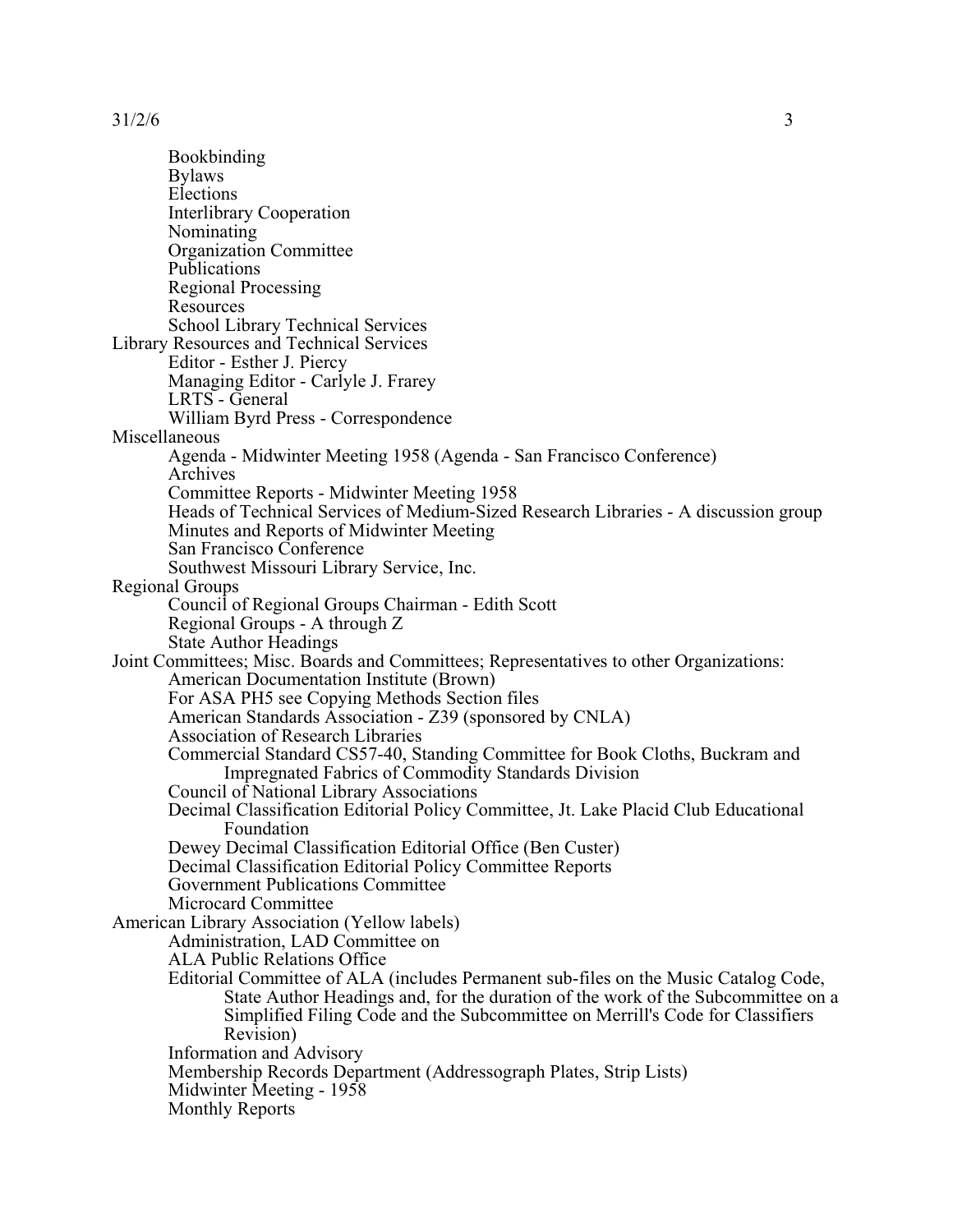Music Catalog Code Committee on Organization (ALA) **PEBCO** San Francisco Conference Speeches - Mrs. Mahoney Travel Reports Acquisitions Section (Orange Labels) Chairman - Rolland E. Stevens Secretary - Stephen Ford Executive Committee Correspondence Committee appointments Fair Trade Practices Committee Reprinting Committee Committee Reports - Annual Cataloging and Classification Section (Green labels) Chairman - Maud L. Moseley Vice Chairman - Gertrude L. Oellrich Past Chairman - Margaret W. Ayrault Secretary - Wesley Simonton Executive Committee Correspondence Agenda - Midwinter Meeting 1958 Agenda - San Francisco Conference Committee Procedures Manual Committee Reports - Annual Awards of the Margaret Mann Citation Committee Bylaws Committee Cataloging Policy and Research Committee (Permanent portions of this file include CPRC Minutes, Catalog Use Study, Osborn Manuscript, Cataloging-in-Source) Classification Committee Conference Program Committee Decimal Classification, Special Advisory Committee (Dissolved in 1958) Descriptive Cataloging Committee (including numbered letter) Descriptive Cataloging (Arabic and Persian) (1956-58) Far Eastern Materials, Special Committee (including numbered reports) International Conference on a Cataloging Code Latin American Catalogers and Classifiers, Special Committee on Cooperation with Near Eastern Materials, Special Committee Nominating Committee Officers and Committee Membership List Subject Headings Committee Copying Methods Section (Red labels) Chairman - Stephen A. McCarthy Vice Chairman - James Skipper Secretary - George A. Schwegmann Agenda - San Francisco Conference Committee Appointments Bylaws Committee Conference Program Committee New Copying Methods Committee Nominating Committee Serials Section (Purple labels) Chairman - Philip T. McLean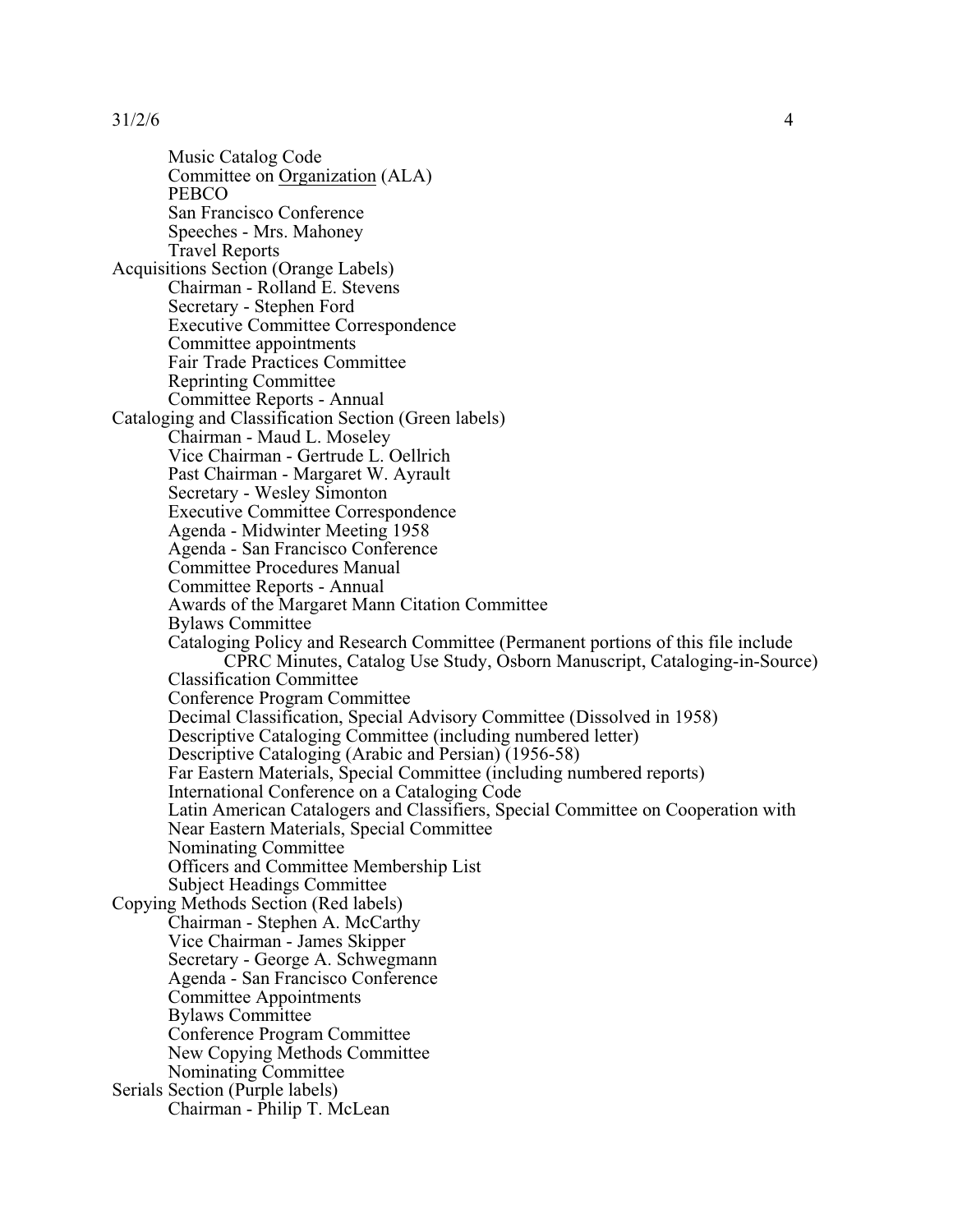Vice Chairman - Dorothy Comins Secretary - James Barry Executive Committee Correspondence Executive Committee - Numbered letters Agenda - Midwinter Meeting 1958 Agenda - San Francisco Conference 1958 Committee Appointments Bylaws Committee Conference Program Committee Editorial Committee Nominating Committee RTSD - Officers, Committees, Regional Groups (Blue)

ABPC/RTSD Joint Committee (American Book Publishers Council), (2 folders), 1965-68 Board of Directors - Agenda of Midwinter Board Meeting, 1967-68 Bylaws Committee, (2 folders), 1958-70

### Box 4:

Catalog Code Revision, 1961

Centralized Processing Committee, 1959-70 Book Catalog Committee, 1967-69 Commercial Processing Firms Directory, 1962-69 Conference on Interlibrary Co-operation through NETWORK Communications - proposal, 1967-69 Conference Program Committee, 1967-69 Demonstrations of Centralized Processing Documentation Committee, (2 folders), 1962-66 Executive Secretary's Office Report, 1960-68 History of Technical Services Librarianship, Committee to Explore (ad hoc), 1963-64 Interlibrary Cooperation Committee, 1960-64 International Interests Exploratory Committee (ad hoc), 1968-69 International Relations Committee, 1968-70 Internships, 1967 ISAD Relations Committee (ad hoc), 1966-68 MARC II Format Committee, 1967-68 Nominating Committee, 1963-68 Organization Committee, 1966-69 Piercy Award, 1966-68

# Box 5:

Planning Committee, 1963-67 1968-70 Finances, 1967-69 Goals for Action, (2 folders), 1966-68 Works Project, 1967-69 Preservation of Library Materials, 1956-69 Program Evaluation and Budget Committee, 1962-70 Public Documents Interdivisional Committee, 1960-70 Subcommittee to Draft a Study Proposal on State and Federal Documents, 1969-70 Regional Groups Committee, 1964-68 Representatives to ISAD Board, 1968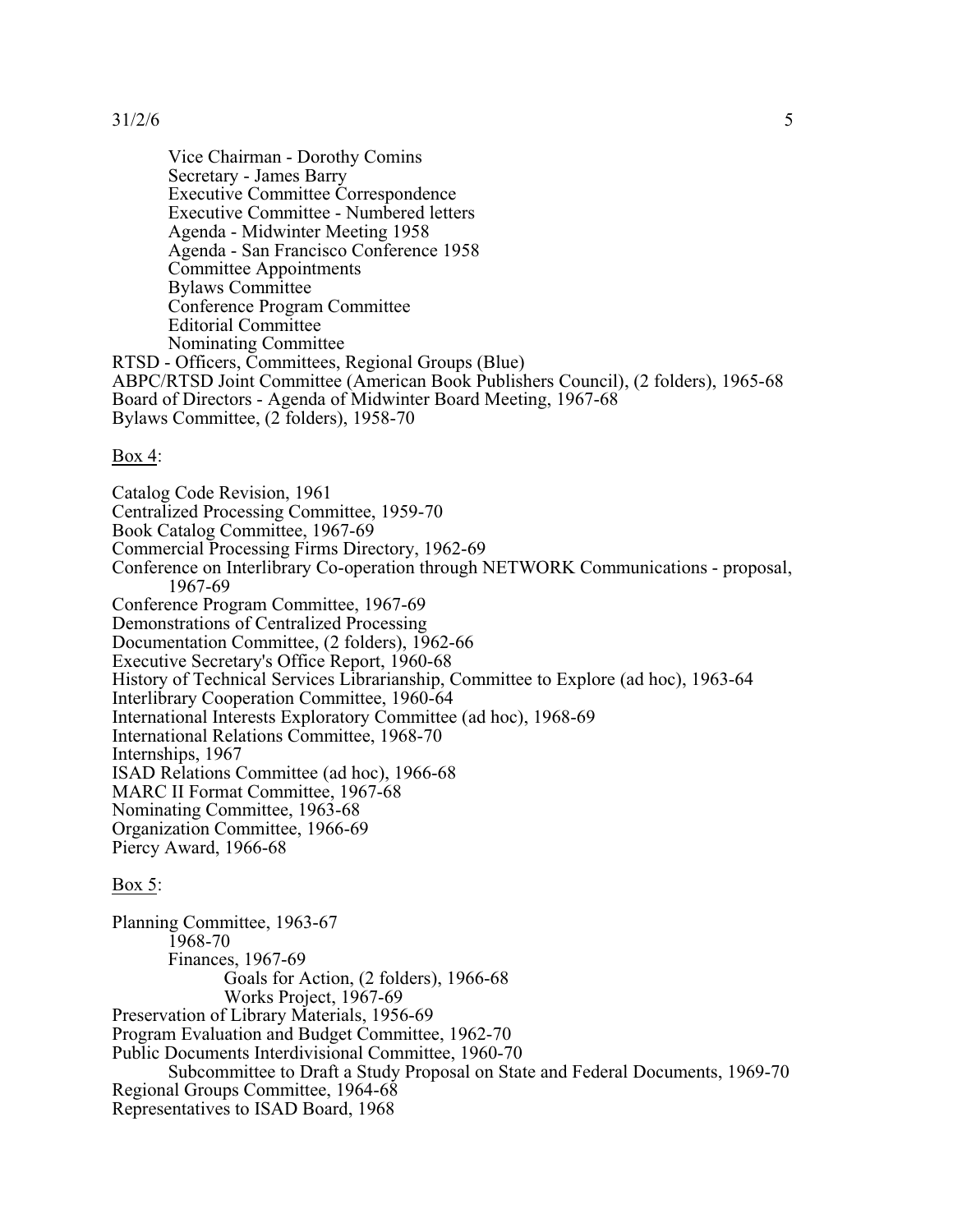Resources Committee, 1962-69 Micropublishing Projects Subcommittee, 1963-69 National Union Catalog Subcommittee, 1959-69 School Library Technical Services Committee, (2 folders), 1960-67 Technical Services Coordinating Routines Survey Committee, 1964-66 Costs Committee, 1965-69 Directors of Large Research Libraries Directors of Medium-Sized Research Libraries Standards Committee, 1966-69 Universal Numbering System Committee - Annual Reports, 1969 Universal Numbering System for Library Materials Committee, 1967-70 Book Catalog Committee, 1964-67 1967-70

#### Box 6:

Directory, 1968-69 Exhibit, 1971 Law Vegas Program, 1973 Midwinter Meetings, 1967-70 Tauber's Survey, 1966 Centralized Processing Committee, (2 folders), 1969-71 International Relations Committee, 1969-71 LED Fellowship Jury Committee, jt., 1969-71 Planning Committee, 1968-69 Technical Services Costs Committee, 1963-67 Bylaws - Regional Groups, 1959 California Technical Processing, Northern, 1963-69 Southern, 1960-69 Chicago Literary Club, 1970 Chicago Regional Group, (7 folders), 1924-69 Connecticut Library Association, 1959-68 Council of Regional Groups, 1962-69 Directory of Regional Group Officers, 1972-73 Florida Roundtable, 1959-68 Georgia Library Association, 1947-69 Hawaii Regional Group, 1959-69 Illinois Library Association, 1959-61 Indiana Regional Groups, 1961-63 Iowa Library Association, 1959-69 Kansas Library Association, 1957-64 Kentucky Regional Group, 1965 Miami Regional Catalogers, 1956-57

### Box 7:

Michigan Library Association, 1959-69 Missouri Group of Catalogs and Classifiers, 1956-59 Mountain Plains Regional Group, 1948-69 Nashville Catalogers, 1956-69 New England Technical Services, 1963-69 New Jersey Library Association, 1960-69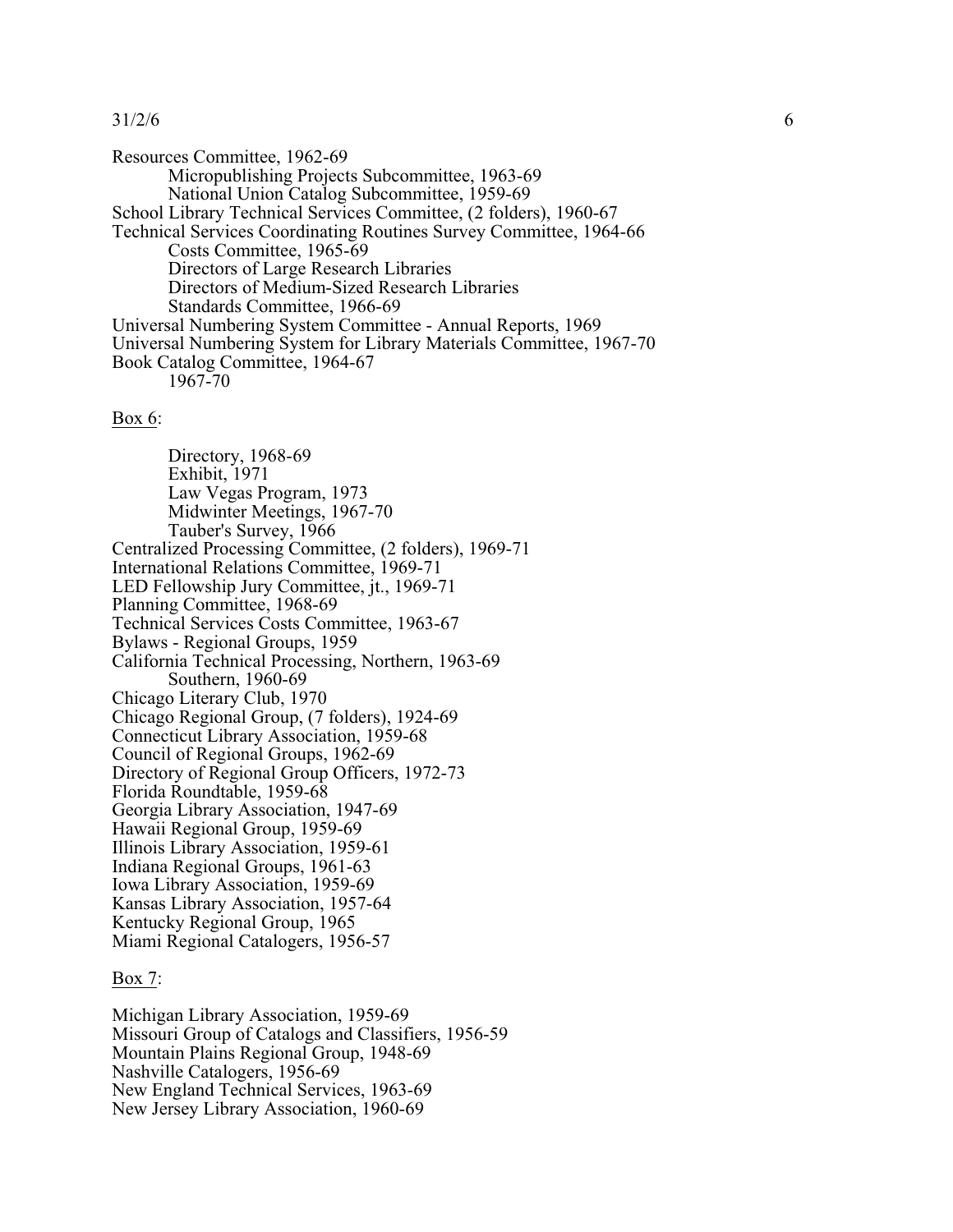New York Library Association, 1959-69 New York Technical Services Librarians, 1959-69 North Carolina Library Association, 1955-69 Northern Ohio Technical Services, 1948-69 Ohio Library Association, 1964-69 Ohio Valley Group of Technical Services Group, 1959-69 Pacific Northwest Library Association, 1963-69 Philadelphia Area Technical Services, 1960-68 Potomac Technical Processing, 1958-69 Southeastern Regional Group, 1960-68 Southwestern Library Association, 1962-69 Tennessee Technical Services Librarians, 1965-66 Texas Regional Group of Catalogers, 1961-64 Twin City Cataloger's Round Table, 1947-68 Wisconsin Library Association, 1959-69 ALA - (Yellow) Activities Committee/New Direction, 1969-70 Administrative Notices, 1970 Adult Services Division (ASD), 1968-72 American Association of School Librarians (AASL), 1968-69 American Libraries, 1967-69 American Library Trustees Association (ALTA), 1967-69 Asia Society, 1963-65 Association of College and Research Libraries (ACRL), 1962-70 Subject Specialists Section, 1966-67 Association of Hospital and Institution Libraries (AHIL), 1966-69 Association of State Library Agencies, 1967-69 Associations: State, Regional, Commonwealth, and Provincial, 1969 Audio-Visual Committee, 1964-66 Awards, Citations, Scholarships, and Special Grants, 1966-69 Booklist, 1968-69 Calendar, 1970 Central Files, 1963-67 Chairman of ALA Committees, 1968-69 Children's Service Division (CSD), 1966-69 Committee on Accreditation, 1961-70 Committee on Appointments, 1962-68 Committee to Evaluate, 1969 Committee of Five, 1958-59 Committee on Organization (COO), 1958-68

### Box 8:

Committee, Joint, Sub, and Round Tables, 1968 Constitution and Bylaws, 1961-68 Copyright, 1970 Council, 1963-71 Depository Library Program Committee, ad hoc, 1966 Dewey Award Jury, 1958-68 Dewey Decimal Classification Abroad, 1963-65 Discussion Meetings, 1970 Documentation Committee (Interdivisional), 1962-69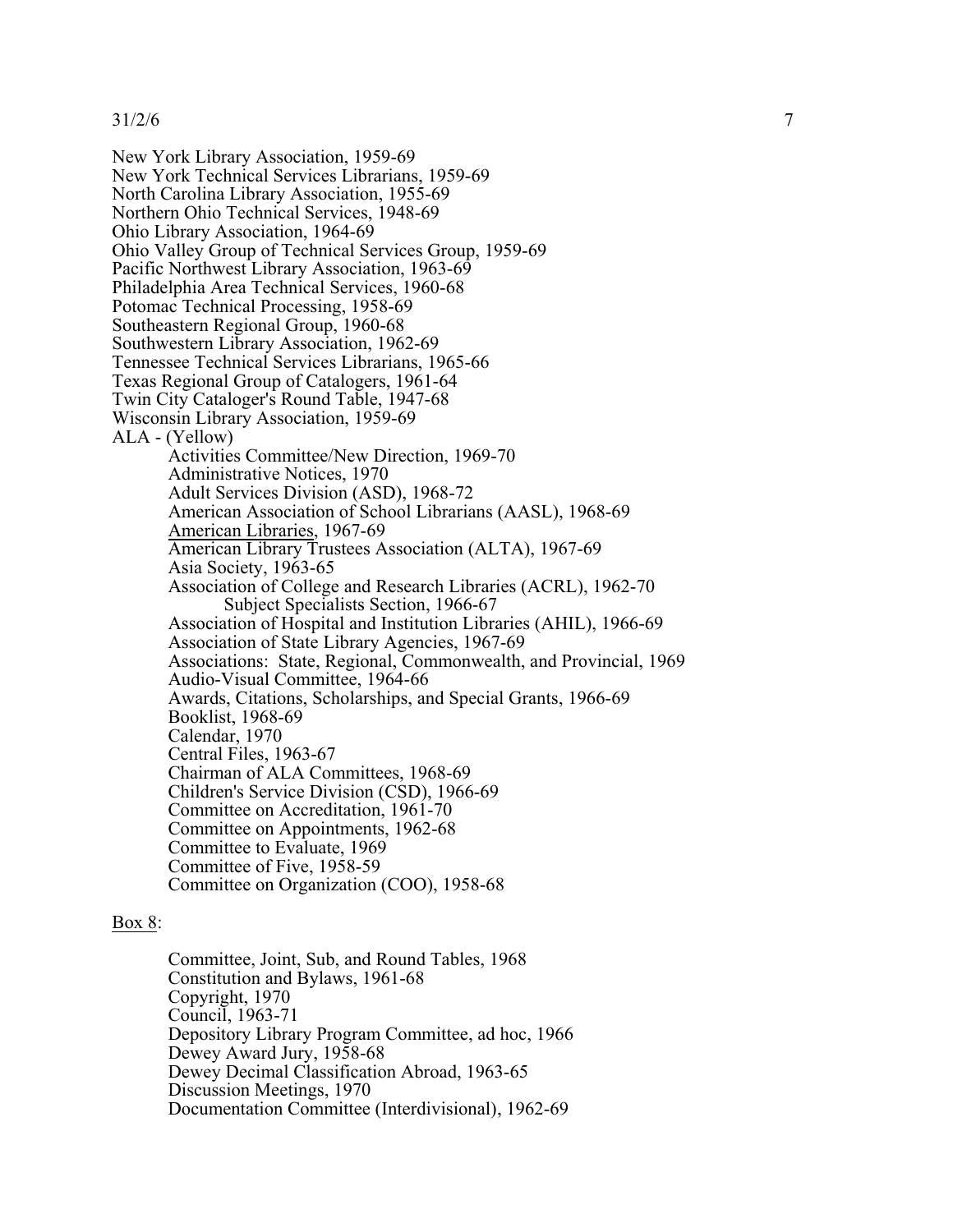1963 Editorial Committee, 1962-69 Elections, 1965-69 Equipment, 1971 Executive Board, 1968-69 Freedom to Read Foundation, 1969-70 General Funds Budget, 1960-64 Goals for Action, 1967 Grievances, 1971 Heads of Unit Groups (HUG), 1968-70 Information Science and Automation Division (ISAD), 1964-69 Instruction in the use of Libraries, as hoc, 1967 Intellectual Freedom, 1962-71 International Relations Office, 1962-68 J. Morris Jones - World Book Encyclopedia - ALA Goals Award, 1962-72 Junior College Library Information Center, 1969 Junior Members Round Table, 1962-69 Klein Library Education Scholarship Fund, 1970 Legislation Committee, 1967-69 Library, 1962-69 Library Administration Division (LAD), 1961-69 LAD Statistics Coordinating Project, 1961-68 Library Education Division (LED), 1967-69 Library Service to the Disadvantaged, 1969-70 Machine Readable Catalog Format, (2 folders), 1967-68 Membership Committee, 1964-69 Directory, 1962-69 Promotion, 1961-69 Record of Divisional Affiliation, 1967-70 "Students to Dallas," 1970-71

## Box 9:

Memorandums, 1952-69 National Advisory Commission in Libraries, 1967 National Education Association - ALA Joint Committee, 1961-69 National Library Week, 1962-69 Office for Library Education, 1967-71 Office for Research and Development, 1966-68 Officers, 1966-70 Orientation Meetings, 1968-70 Performance Rating Appeals Committee, 1968-69 Personnel Department, 1969 Policies and Procedures, 1955, 1958, 1963-68 Program Evaluation and Budget Committee (PEBCO), 1966-69 Program Memorandum (2 folders), 1963-71 Public Library Association (PLA), 1967-69 Public Relations Office, 1965-69 Public Relations Reporter, 1962-70 Publishing Department, 1957-70 Publishing Services, 1968-70 Recruiting Office, 1957-69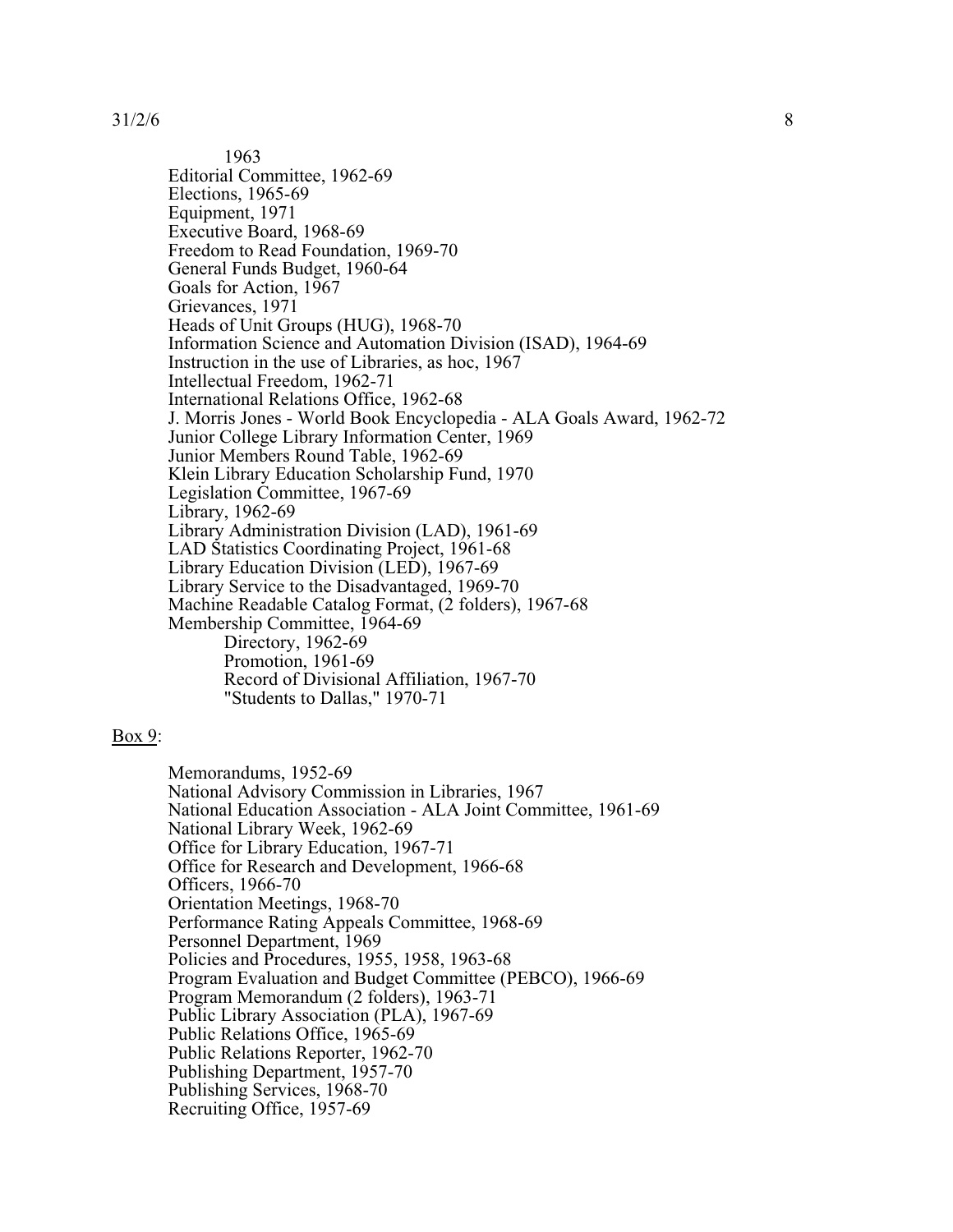Reference Services Division (RSD), 1962-69 School Library Manpower Project, 1968-69 Special Projects Staff Association Statistics Committee for Technical Services, 1962-69 Subscriptions Book Bulletin, 1968 Treasurer's Report, 1965-69 Underground Literature, 1970 Visiting Committee of the Executive Board, 1961-69 Voting Privileges of Institutional Members, 1966

#### Box 10:

Washington Office, 1967-71 Young Adult Services Division (YASD), 1966-70 Bibliographical Holdings of European Antiquarian Societies, 1962-63 (Acquisitions Section-- Orange) Bookdealer, Library Relations Committee, 1960-70 Book Disposal Committee (ad hoc), 1967-70 Bylaws Committee, 1960-70 Annual Reports, 1966-67 Committee Appointments, 1961-69 Conference Program Committee, 1965-70 (2 folders) Fair Trade Practices Committee, 1958-61 Foreign Desiderata Publications Committee, 1958-61 International Subscription AGents, 1967-68 Library Materials Price Index, 1959-69 1963-68 Miscellaneous, 1967-69 National Numbering System Committee, 1966 (ad hoc) Nominating Committee, 1962-74 (11 folders) Policy Committee, 1965-67 (3 folders) Policy & Research Committee, 1965-70

Box 11:

Price Index Committee (ad hoc), 1971-73 Purchasing Procedures Study, 1967-69 (2 folders) Reprint Expediting Service Bulletin Reprinting Committee, 1963-71 (11 folders) Training for Acquisitions Librarians Committee, 1965-67 Cataloging and Classification Section--Green, 1956-57 Administration, Committee on, 1956-57 Agenda, Executive Board Meetings, 1957 Annual Reports to ALA, 1955-56 Board on Cataloging Policy & Research, 1956-57 Budget and Finances, Treasurer's Report, 1954-56 RTSD Chicago Meeting, 1957

# Box 12:

Classification, Committee on, 1956-57 Committee, Appointments, 1957-58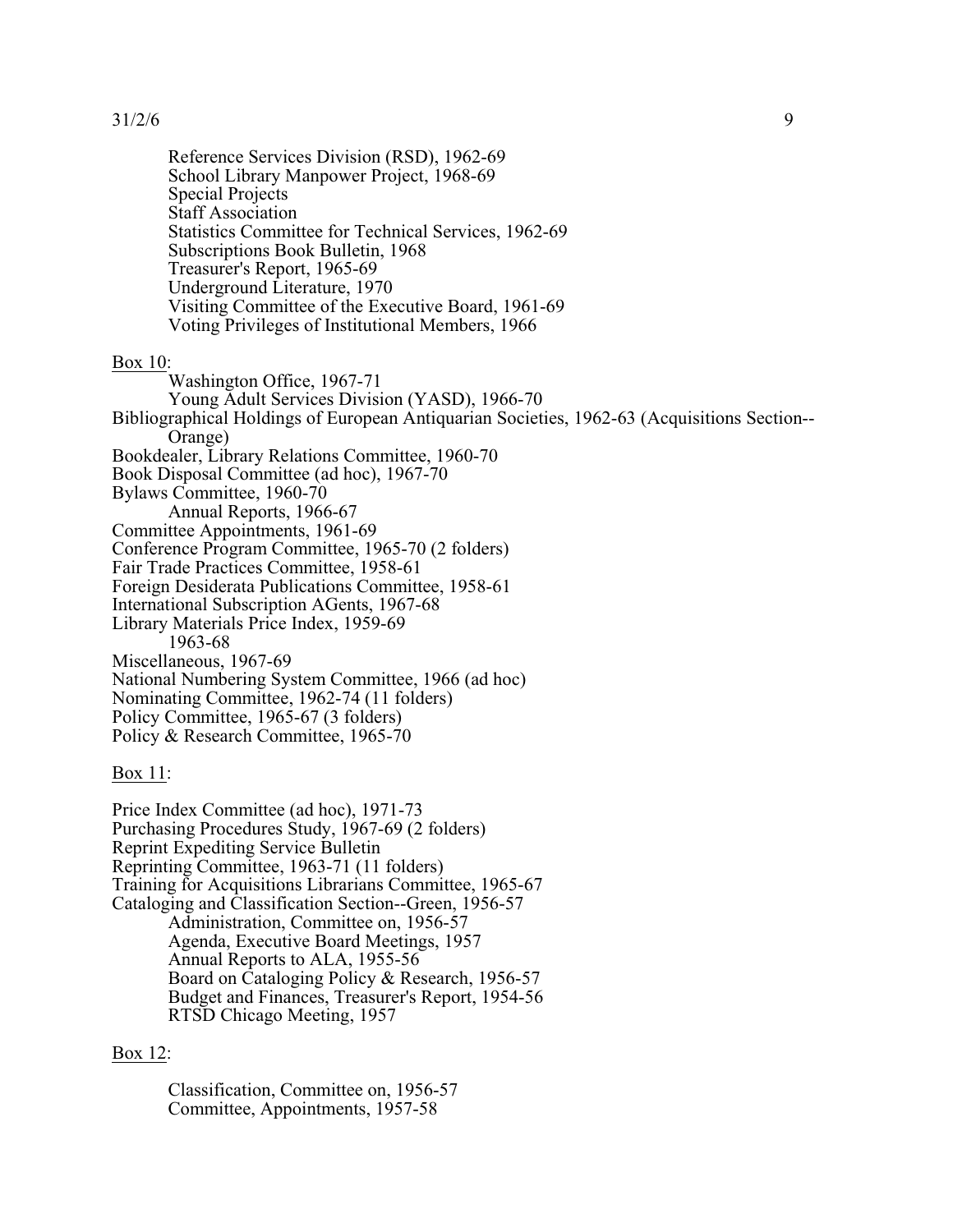Chairmen, 1956-57 Reports, 1957 Constitution and Bylaws Committee, 1956-57 Executive Board, 1956-57 Letters and answer sheets, 1956-57 Meetings, Midwinter 1957 Minutes (Kansas City Conference), 1957 Hensel, Evelyn, 1956-57 Interdivisional Committee, 1957 Kansas City Meeting, 1957 Latin American Catalogers & Classifiers, 1956-57 Award of the Margaret Mann Citation, 1956-57 Membership, Committee on, 1956-57 Membership List, 1956 Vice-President Moseley, 1956-57 Nominating Committee, 1956-57 Oriental Materials, Committee on Cataloging, 1956-57 Program Committee, 1956-57 Public Relations & Recruiting Committee, 1956-57 Publications, Committee on, 1956-57 State Author Headings Lists, 1951-57 Subject Headings, Committee on, 1956-57 Audio-Visual Media in Libraries Committee, 1966-69 Book Catalogs Committee, 1959-62 Bylaws Committee, 1960-69 Cataloging Children's Materials Committee, 1967-69 Correspondence, 1962-69 Conference Program Committee, 1960-67 Demchevsky Gift, 1962-63 Descriptive Cataloging Committee, 1967-69 Executive Committee, 1958-66 Margaret Mann Citation Awards Committee, 1966-69 Nominating Committee, 1965-69 Membership Lists, 1960-69 Policy and Research Committee, 1958-68 Possible ALA Cataloging Code for Public Libraries, 1961-62 Subject Analysis and Organization of Library Material Committee, 1968-69 Subject Analysis Subcommittee on Gay Liberation, 1972-73 Akers Revision, 1962 ALA-CCS Nominating Committee, 1963-64, 1966-67 (2 folders)

### Box 13:

Book Catalogs, Interdivisional Committee, 1963-69 Budget, expenses, 1956-70 Catalog Code, Revision and Studies, 1962-70 Public Libraries, 1962-70 Catalog statistics, 1958 Correspondence for ALA/RTSD/CCS, 1965-66 Correspondence CPRC, 1957-64 (4 folders) CPRC, recent topics, 1963-64 Code for Classifiers, 1957-61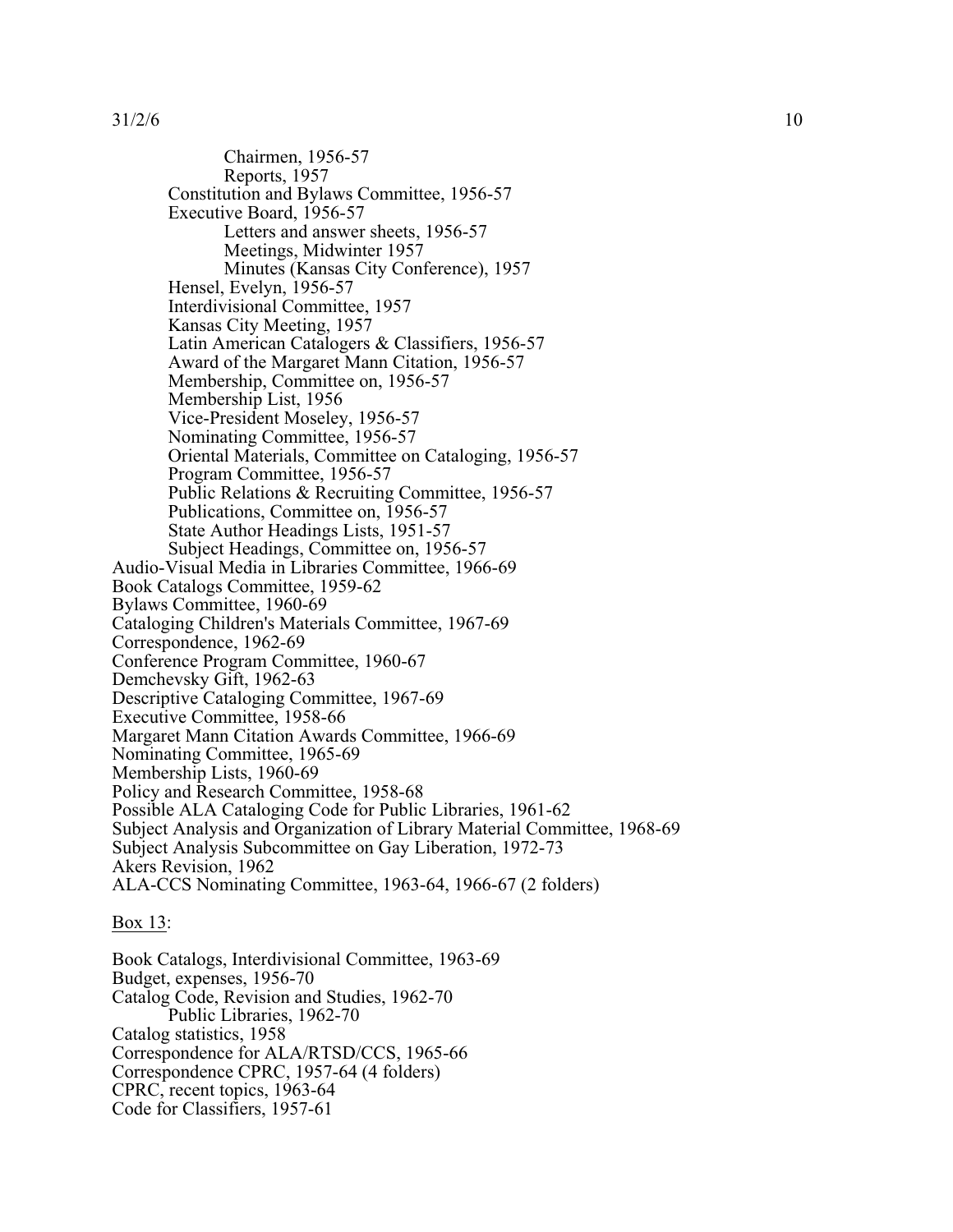Demchevsky Code Index to Cataloging Rules, 1963 D.C.C. Board on Cataloging Policy & Research, 1951-57 Glossary of Library Terms, 1959 Haskins, Sue, 1953-63 Jackson, subject headings, 1962 King County Project, 1961-62 Language of Foreign Book Trade, 1959 Mann, revision, 1956-63 LC Manual of Classification, 1958 Mental Health, 1958-59 Minutes, 1957-64 (2 folders) Minutes, Publicity in LRTS, 1964-68 National Union Catalog, 1956-59 Nominating Committee, 1961-64 (3 folders) Other studies, 1951-61 Other reports (DDC), 1957 Project lists, 1958 Reader Interest Book Arrival, 1958-61 Recruiting, 1957-58 Report for ALA Conference Proceedings, 1961-64 Subject Heading Code 1956-61 Subject Headings Committee, 1954-61 Slavic and East European Project, 1957-59 Serials Use Study, 1961 Targets for Research, 1959 Copying Methods Sections (Red) (now Reproduction of Library Materials Section, RLMS) Committee on Committees, 1957 Dewey Decimal Classification, 1957-58 Executive Committee, 1957 Budget, 1957-58 (2 folders)

## Box 14:

Bylaws Committee, 1956-58 (2 folders) 1960-70 (10 folders) Constitution Committee, 1956-57 Correspondence, 1957-58 Directory Questionnaire, 1958 Election, 1957-58 Hawkin, William R., 1956-57 Headquarters Correspondence, 1957 Kansas City Conference, 1956-57 (2 folders) Membership Data, 1956-57 Joint Microcard Committee, 1956 LRTS, 1957 Midwinter Meeting, 1957, 1958 (2 folders) Nominating Committee, 1957-58 Paris Meeting, 1956 Reel Microfilm Storage containers, 1955-56 Section Organization Correspondence, 1956-57 Special Committee on Reorganization, 1957 Technical Processes Committee, 1952-57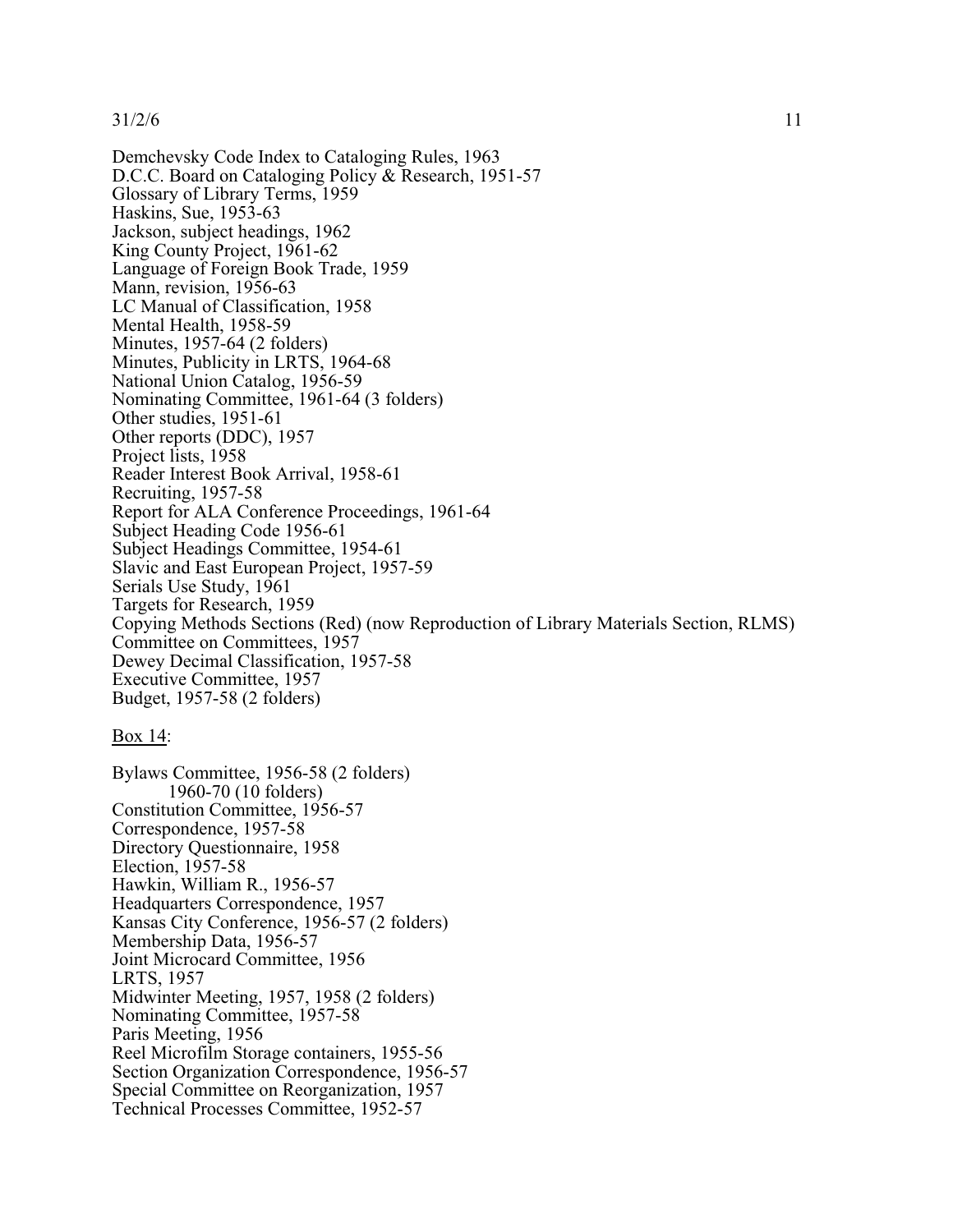Budget, 1967 Bylaws committee, 1960-70 Correspondence, 1964-69 Consultant Committee (ad hoc), 1964-65 Conference Program Committee, 1959-66 1960-67 (2 folders) Committee Appointments, 1967-68 Executive Committee, 1958-69 Library Uses of Rapid Copiers, 1958 Microfilm Norms, 1966-69 Membership list, 1959 Nominating Committee, 1959-69 Organization of Microfilm and Photoduplication facilities, 1968-69 Photocopying Consultants Ad Hoc Committee, 1965-66 Photocopying Costs in Libraries Committee, 1966-70 Photoduplication Orders Committee, 1960-64 Photocopying Leaflet Committee, 1966-67 Program Committee, 1964-65 Program Surveys and Evaluation, 1964-65 RLMS Bylaws Committee, 1960-70 (10 folders) Seminars, 1971 Simplified Payments Committee, 1964-67 Telefacsimile Committee, 1967-69 Serials Section--Purple Bibliographies of Bibliographies of serials Committee, 1964-67 Bylaws Committee, 1959-70 (2 folders) Budget, 1958-70 Constitution and Bylaws, 1956-57 General Correspondence, 1963-69 Duplicates Exchange Union List correspondence, 1969-70 Conference Program committee, 1959-67 (2 folders) Committee Reports, 1968 Committee appointments, 1964-69 Committee to Identify Model Computer Program (ad hoc), 1972 Feasibility of a Directory of Serials Librarians Committee (ad hoc), 1968-69 International Organizations Publications Serials Committee, 1960-64 International Subscription Agents Annual and Progress Reports, highlights, 1967

### Box 15:

List of International Subscription Agents, Joint Committee to Compile Acquisitions, 1961-69 Minutes, Kansas City Conference, 1956-57 Nominating Committee, 1961-69 Membership lists, 1958-64 Policy and Research Committee, 1958-69 Program, Conference, 1957 Serials Research and Policy Committee, 1963-67 Serials Section correspondence, 1956-57 Use Study, 1961-62 Serial Intercom, 1968-71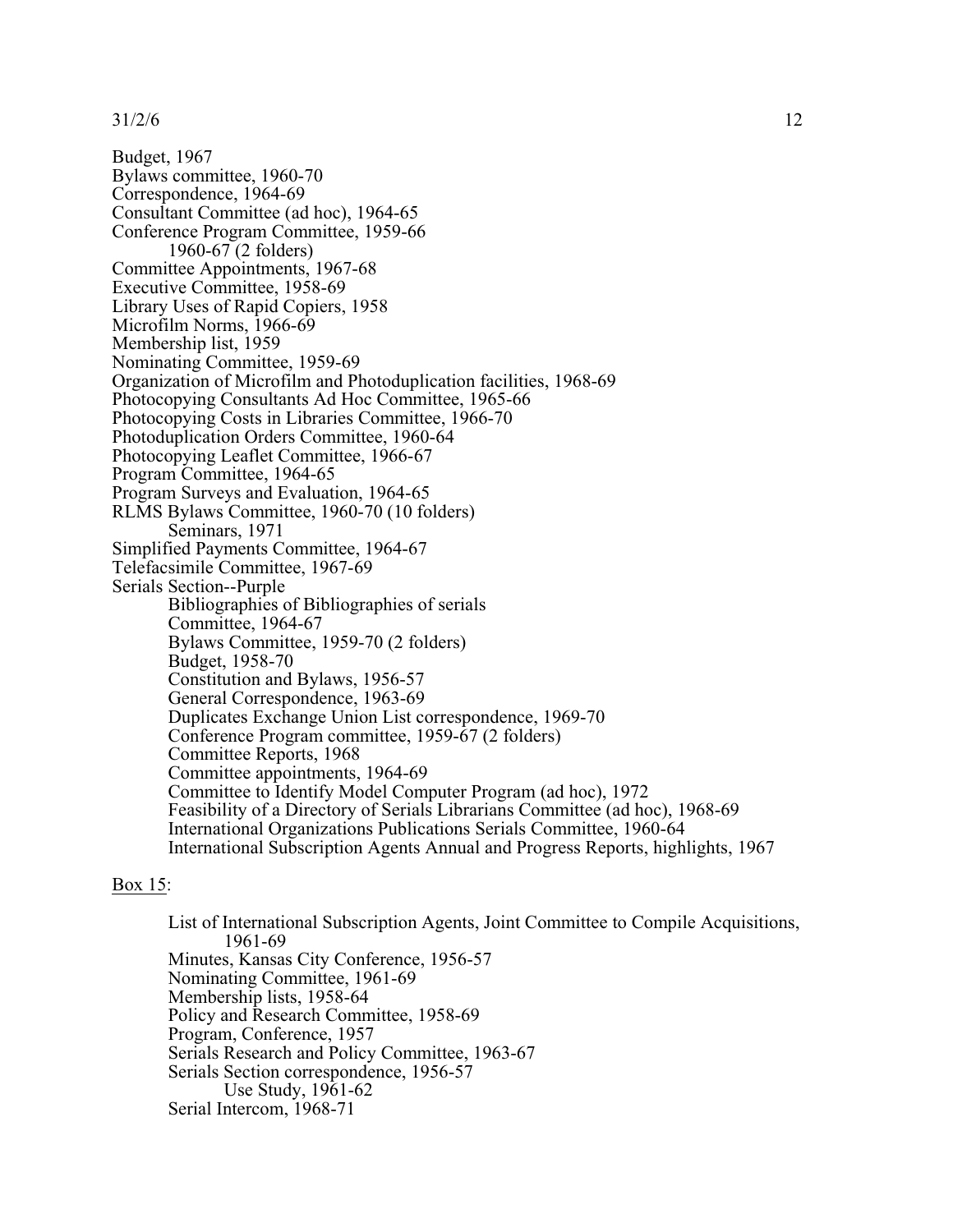Serials Holdings Information Survey, 1964-65 Round Table, 1948-62<br>U.S. Congresses and Conferences, 1964-68 Without fixed headquarters, 1963-68 Consultants File Accessioning, 1966 Alanar Book, Processing Corporation, 1962-65 Area Studies, 1966 Asian materials, 1967 Association of Research Libraries, 1964 Audio-Visual Selection, 1966-67 Automation of Cataloging, 1966-67 Automation in Libraries, 1966-68 Book Catalogs, 1963-66 Econolist, 1964 Public Libraries, 1953-65 Book Selection, 1962-66 San Diego List, 1963 Call Number Labels, 1962 Cards with Books, 1961-64 Catalog Card Reproduction, 1962-64 Cataloging, 1963-66 For beginners, 1965-67 Bibliographies, 1959-66 Bibliography - Spanish, 1964-66 Camera, 1967-68 Manuals, 1943, 1950 Manual - Piercy, 1962 Salaries, 1965 In - Source, 1959-66 Use, 1963-65 Catholic Library Association, 1967 Censorship Centralized Processing, 1956-66 1962-66 Classification, changes, 1965-66 Children's libraries, 1965-69 Church libraries, 1963-66 Dewey, 1952-65 Latin American Project, 1966 LC, 1964-66 Reader's Interest, 1952, 1966 Research Study Group, 1963-65<br>School libraries, 1961-66 Western Reserve, 1966-67

# Box 16:

Commercial Cataloging Services, 1964-65 CCS, Baker and Taylor, 1965 Cooperative Center of Canada, 1965 Library Journal Kits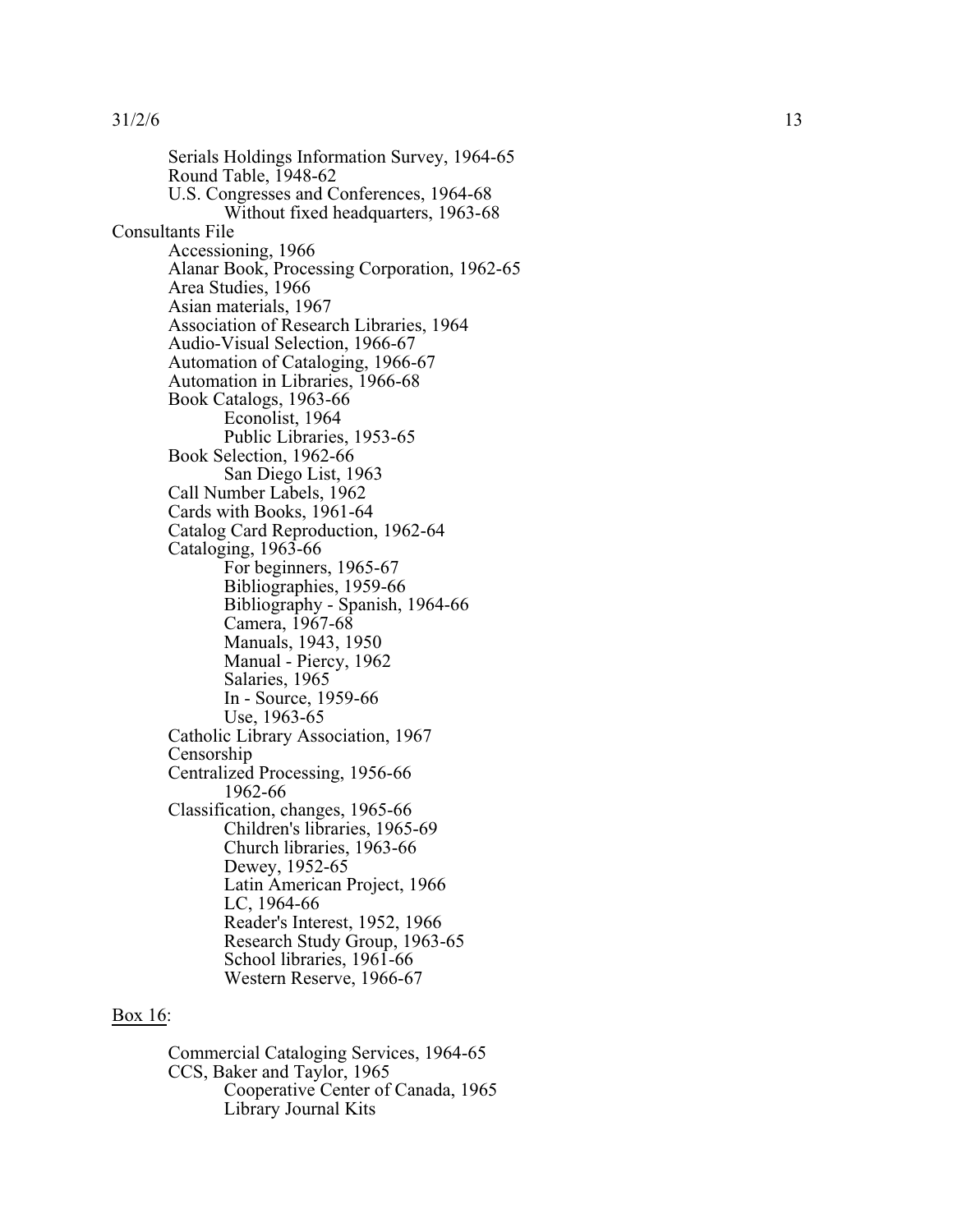Schools, 1965 Conversion tables, 1966 Cooperation, 1966-68 Copying Methods, 1962-67 COSATI, 1965-66 Cost Accounting, 1965 Costs, acquisitions Book catalog Preparation Processing Centers, 1964-67 Public libraries, 1962-64 Serials, 1964 Council on Library Resources, Grant Requests, 1963-68 Council of the National Library Associations, 1962-63 Documentation, 1963-64 Exchanges, 1964-66 Gore Article, 1963-66 Handbooks, 1963 In-Service training, 1966-68 ISO, 1966-67 Journal of Documentary Reproduction, 1966 Kansas Brief Listing, 1962 Latin American Libraries, 1967 Materials, 1967-68 Library Association (London), 1965-69 Library of Congress Cumulative Catalog Technique, 1951-67 National Referral Center, 1965-68 Shared Cataloging, 1966 Library Schools Documentation, 1963-64 Location File, 1964 Lundy, 1964-65 Manuals, Catalog Departments, 1967 Map Cataloging, 1964-67 Mechanization, 1963-64 Media Centers, 1964-66 National Agricultural Library, 1966 Microfilm Association, 1964 Pan American Union, 1966-69 Picture Collection, 1965 Planning, National Plan, 1965 New Jersey, 1965 Preprints, 1963 Programmed Texts, 1963-65 Publishers, 1964 Punched card systems, 1965-66 Recruiting, 1963-65 Revision of Barden's Book Numbers, 1963-64 Schools, Automation, 1965-66 Bibliographies, 1952-64 Publications for ALA-AASL Office, 1963-65 Representatives, 1964-65 Seminar on the Acquisition of Latin American Library Materials, 1956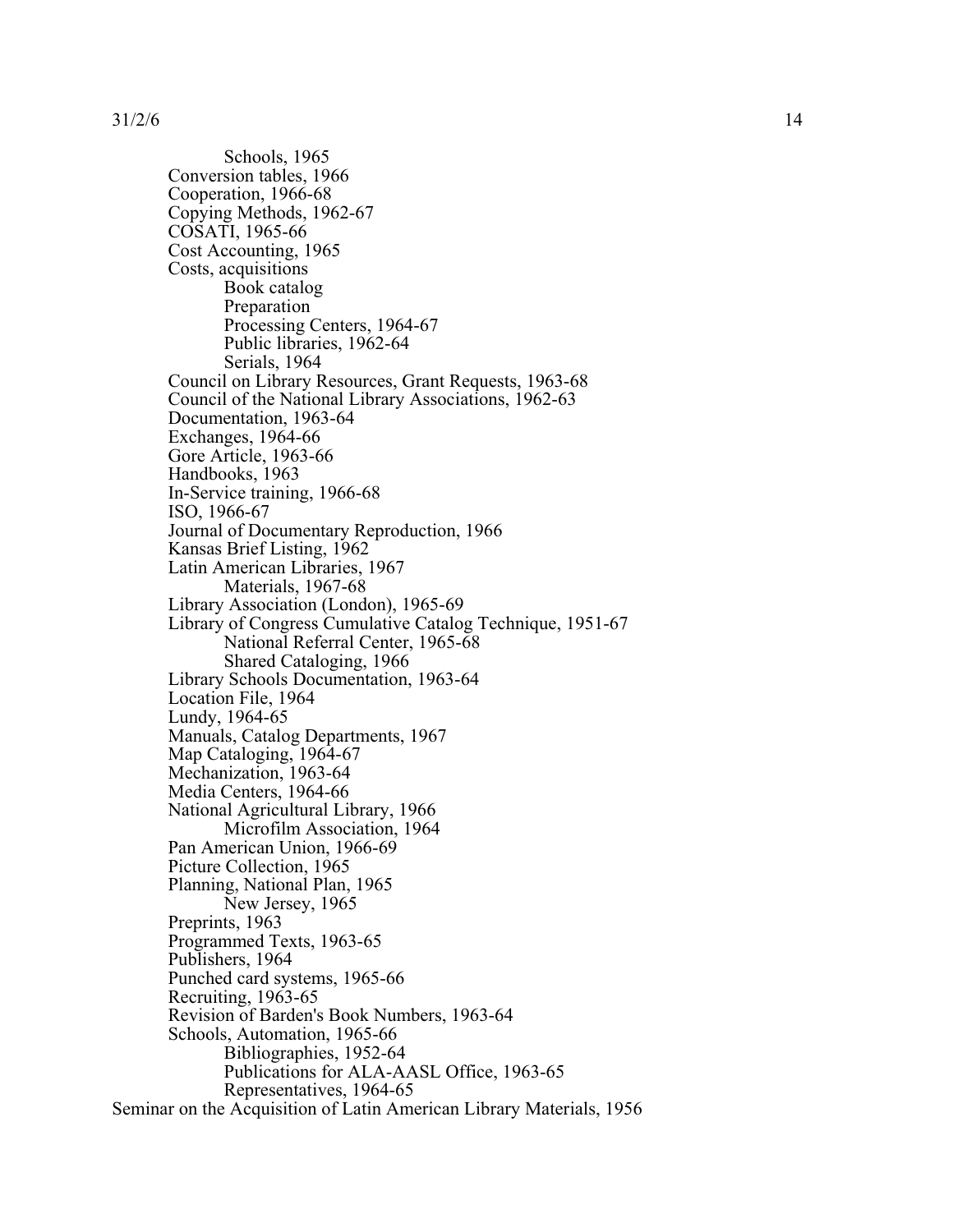Services for the blind, Commission on Standards and Accreditation, 1964 Shared Cataloging SLA Loan Collection Staff State Extension Agencies, 1965-67 Subscription Books Bulletin, 1953 Supplies, 1967-69 Surveys, 1964-66 Tapes, 1964-65 Textbooks, classification, 1966-68 Union Lists, 1957-65 Use Studies, 1966 Wilson Cards, 1963

Box 17:

Acquisitions, 1967-69 Bowker and Company, 1968-69 Book Catalogs, 1967-68 Binding, 1969 Automation, 1967-69 A-V materials, 1967-69 British Standards Institution, Press Releases, 1967-69 Card Catalogs, 1967-69 Cataloging, 1967-69 Cataloging Children's Books, 1967-69 Cataloging-In-Source Responses to proposal for limited program, 1960-70 Permanent, 1958-61 Centralized Processing Academic, 1967-70 Public, 1967-73 Schools, 1967-71 Regional, 1969 Classification Dewey, 1964-69 LC, 1967-69 Reclassification, 1967-69 Workshop, 1967 Commercial Services, 1967-69 Copyright, 1967-68 Cost Studies, 1962-69 Divided Catalog, 1967-69 Documents Expediting Service, 1970 ERIC, 1969 IFLA, 1967-69 International lists, 1967-69 LC, 1968-69 Library Services Center of Missouri, Reports, 1967-69 Media Centers, 1967-69 Microforms, 1967-69 Microform vs. Hard Copy, 1970-71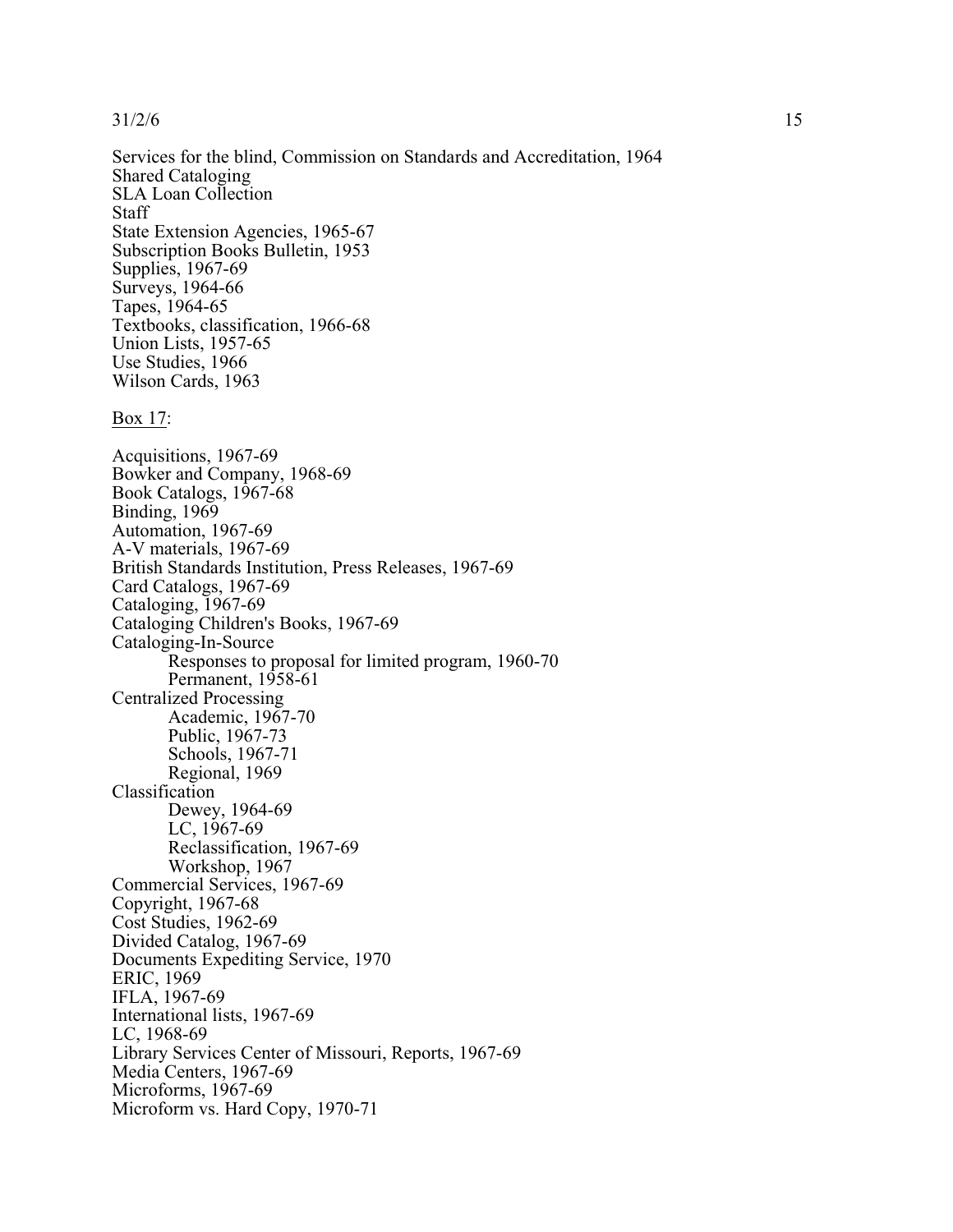National Serials Data Programs, Pilot Project, 1970-73 Negative option, 1970 Paperback books, 1966-75 Public Documents Committee/Subcommittee to Draft a Study Proposal on State and Federal Documents (RASD/RTSD), 1969-73 Recordings, 1969-70 School Libraries, 1967-69 Serials, 1967-69 Shelflists, 1971 Small libraries, 1968-70 Southwest Missouri Library Services, Inc., Statistics, 1967-69 Special libraries, 1967-69 Special Libraries Association, 1968-69 Standard Book Numbers, 1969-70 State Libraries, 1968-70 Statistics, 1965-69 Technical Assistants, 1970 Training programs, 1968-69 Underground Press, 1969-71

## Box 18:

Acquisitions Section Preconference, Flyer, 1972 Program, 1972 Registration packet, 1972 NELA Conference, 1970 Preconference, ABPC-RTSD general file, 1968-69 Budget, 1968-71 Proceedings, 1969-72 Attendees, 1969 Room Assignments, 1969 Publicity, 1968-72 Program, 1968-69 Reports, 1957-73 Reproduction of Library Materials Section Annual Reports, agendas, 1958/59-78 Committee to Redesign the ALA Photoduplication Order Form (ad hoc), 1970-78 Directory (Brinkley), 1959-73 Microfilm Norms, 1954-76 Minutes, 1958-69 Policy and Research Committee, 1962-66 Standards Committee, Correspondence, 1972-73 1974-76 Subcommittee on Standards for Microfilming Library Card Catalog, 1972-77 Subcommittee on Bibliographical Control on Microforms, 1977 Resources Section Acquisitions Textbook Proposal Committee (ad hoc), 1968-73 Bookdealer, Library Relations Committee Annual Reports, 1962-74 Correspondence, 1970=71 1972-73 1974-75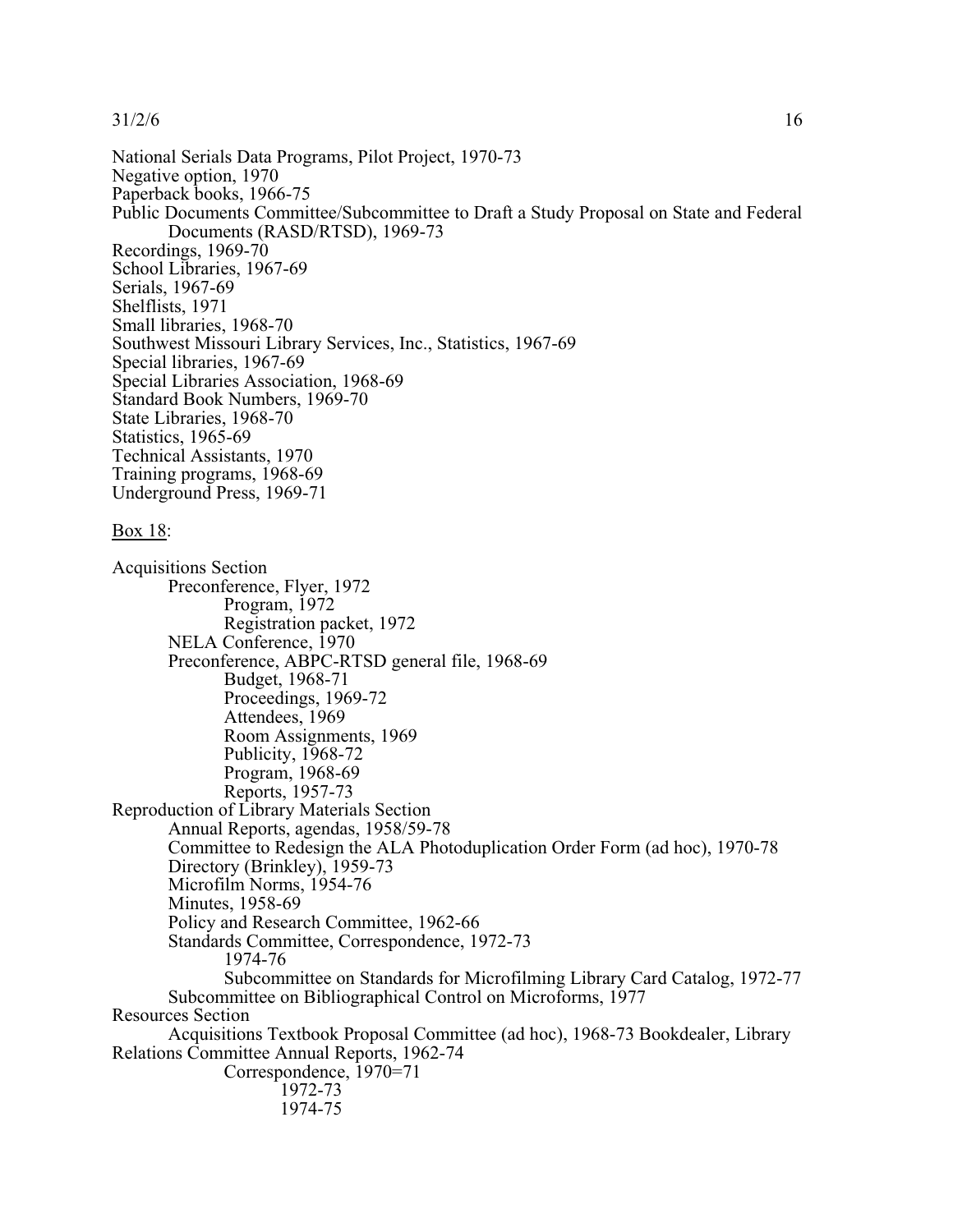Reports, 1973-76 Collection Development Committee Reports & Minutes, 1973-76 Committee on Periodical Correspondence Price Increases & Reports, 1971-73 Conference Program Committee Reports, 1972-78 Correspondence, 1970-74 Executive Committee, Correspondence, 1970-75 International Subscription Agents Correspondence, 1970-75 RS/LMPI Committee, 1971, Herner Questionnaire 1973-76, reports & correspondence Reports, 1974-76 Serials Section AACR Revision Study Committee, 1974-77 Committee on Computer Programs for Producing Serials Holdings Lists, 1972-73 DEU, annual reports, 1961/62-80 Minutes, 1958-69 Policy & Research, minutes, annual reports, 1959-76

### Box 19:

Cataloging and Classification Section Anglo-American Cataloging Rules, 1967-69 AACR Workshops (Kansas City), 1968 Annual reports, 1956-Midwinter 1977 Audiovisual Media in Libraries Committee, annual reports, 1967-71 Annual reports, 1972-73 Correspondence, 1970 1971 Cataloging of Children's Materials Committee, annual reports, 1967-76 Constitution and By-Laws, 1947-57 Descriptive Cataloging Committee, Annual Reports, 1958-77 Correspondence, 1970-71 1972 1973 "LC" numbered documents, 1974 "Lim." numbered documents, 1969-75 Numbered documents, 1972-73 Subcommittee on Rules for Cataloging, Machine Readable Data Files Correspondence, 1970-74 Executive Committee, minutes, 1962-70 Institute on the Use of L.C. Classification, 1964-67 Membership meeting, minutes, 1958-61 Nominating committee, 1977 Policy & Research Committee minutes, 1967-77 Policy & Research Committee, 1956-67 Subject Analysis Committee, minutes and annual reports, 1967-76 Preconference, 1969 Reports, 1958/59-1967/68

## Box 20:

Margaret Mann Citation, 1971-77 Margaret Mann Citation Award, annual reports, 1960-76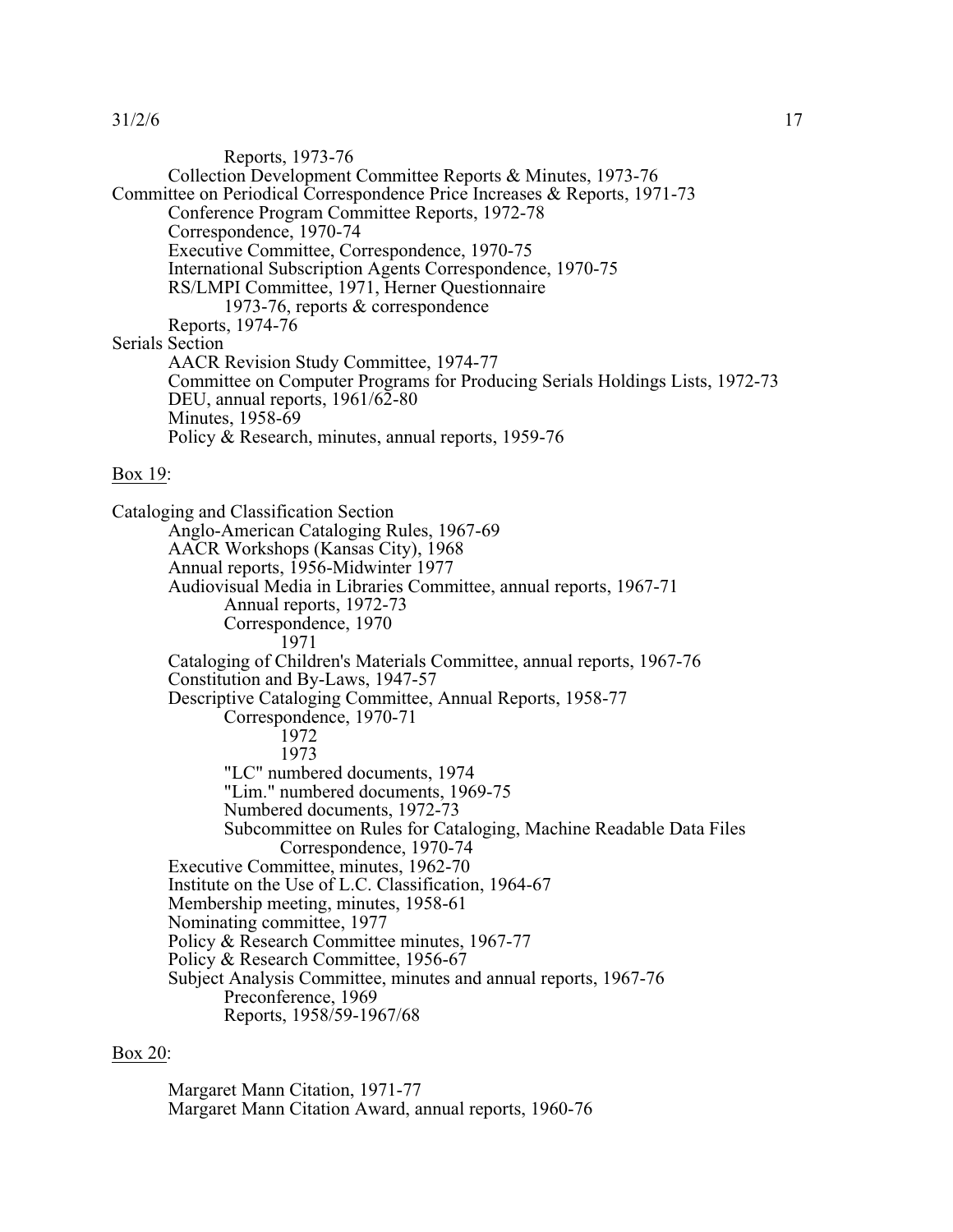```
Correspondence, 1970-71
       1972-74
       1975
       1976-77
Flyer, 1971-77
```
# Box 21:

Margaret Mann Citation Award, Nomination of Sanford Berman, 1979-80 (6 folders)

### Box 22:

Association of American Publishers/RTSD Joint Committee Correspondence, 1970-71 1972-73 Ad Hoc Committee on New Directions for RTSD (AHONDA), 1971-73 ALA-Automated Acquisitions Program, Administrative Planning, 1977-78 Commercial System Literature, 1977-78 Questionnaire I, 1977-78 II, 1978 Questionnaires 1-15, 1977-78 16-38, 1977-78 50-57, 1977-78 Unnumbered, 1977-78 ALA-RTSD Nominating Committee, 1967-76 ANSI Representative, PH5 Correspondence, 1967-69 1970 1971 1972-77 PH5 Info Handbooks, 1974-77 PH5 Minute, 1967-75 PH5-PH5/120 Requests, 1970-72 PH5 Report of Representatives, 1961-76 PH5 Sponsorship Controversy, 1972-73 PH5 Standards (proposed), 1968-70 X4, Correspondence, 1973-77 Z39 Correspondence, 1967-70 1971-73 1974-78

## Box 23:

ANSI,Z39, Minutes and Reports, 1958-69 Board Agenda, 1975-79 Board Documents, 1977 Board Meeting on AACR, 1977 Board Minutes, 1975-80 Book Cataloging Committee, 1969-79 British Documents on AACR, 1963-67 CLA/TSS Liaison, 1966-74 Committee on Interlibrary Networks, 1969-76 Conference on Interlibrary Communications and Networks (ad hoc), 1969 Council of Regional Groups, 1963-67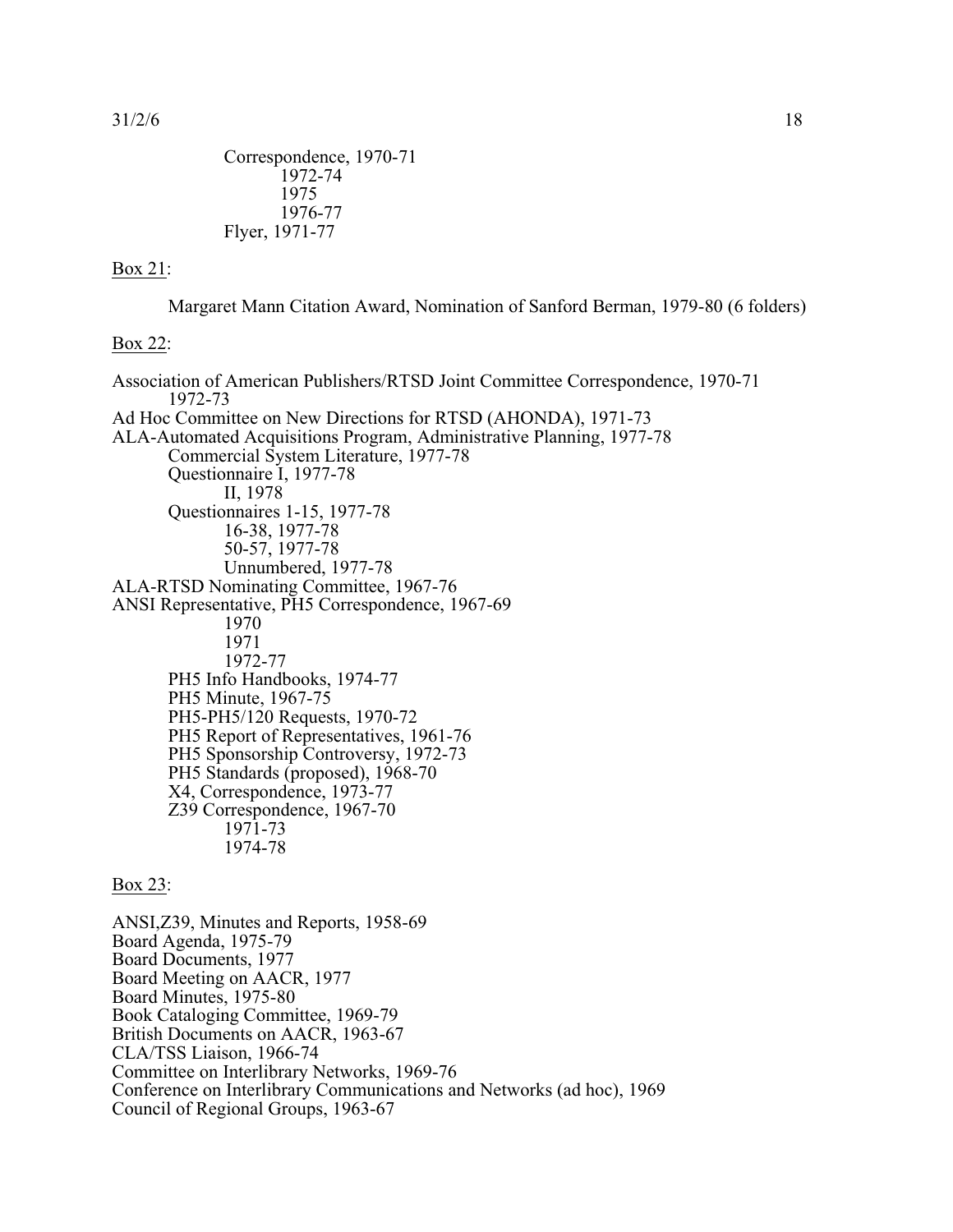1970-74 Decimal Classification Editorial Policy Committee Representatives, 1958-77 Director-at-Large, 1970-73 Education Committee, 1974-78 Executive Board, Minutes of Division of Cataloging and Classification, 1947-56 Implementation of Copyright Revision Act Committee, 1977

Box 24:

Keyboard Committee, 1973-76 Standard Library Typewriter/Keyboard Committee RTSD (ad hoc) 1965-71 Legislation Committee 1963-73 RTSD Manual, 1975 Membership Minutes, 1957 (January) 1957 (June) 1958-60 Nominating Committee, 1969-74 1975-76 Organization Committee, 1960-79 Organizing Committee, 1957 Piercy Award Jury Committee General Correspondence, 1970-73 1974-78 1979-80 Planning Committee, Agendas and Minutes, 1963-67 1968-73 Preconference, Brochure, 1976-77 Correspondence, 1973-77 Finance and Budget, 1976-77 Meals and Bar, 1976-77 Registration Requests, 1977 Schedules, 1976-77 Preservation, Education Flyer, 1979 Preservation of Library Materials Committee, Annual Reports, 1960-79 Project #80, Technical Processing Standardized Times, 1971-73 RTSD/RASD Public Documents Committee, Correspondence, 1961-70 1971 1972 1973-76 Minutes and Reports, 1960-76 Subcommittee on Census Data, 1970-76 Report on the Project to Investigate the Feasibility of a National Code Number System..., 1961 Vice President and President-elect, 1970-77

### Box 25:

Public Documents Committee - Joint Committee on Government Publications, 1945-52, 1959, 1965-68 Committee Meetings and Action - Depository Law Hearings and Reports, 1959-65 PAIS and Superintendent of Documents Numbers, 1965 Frederic O'Hara Correspondence, 1966-67 Cataloging & Classification Section, Executive Committee (3 folders), 1969-83 Cataloging of Children's Materials Committee (2 folders), 1969-82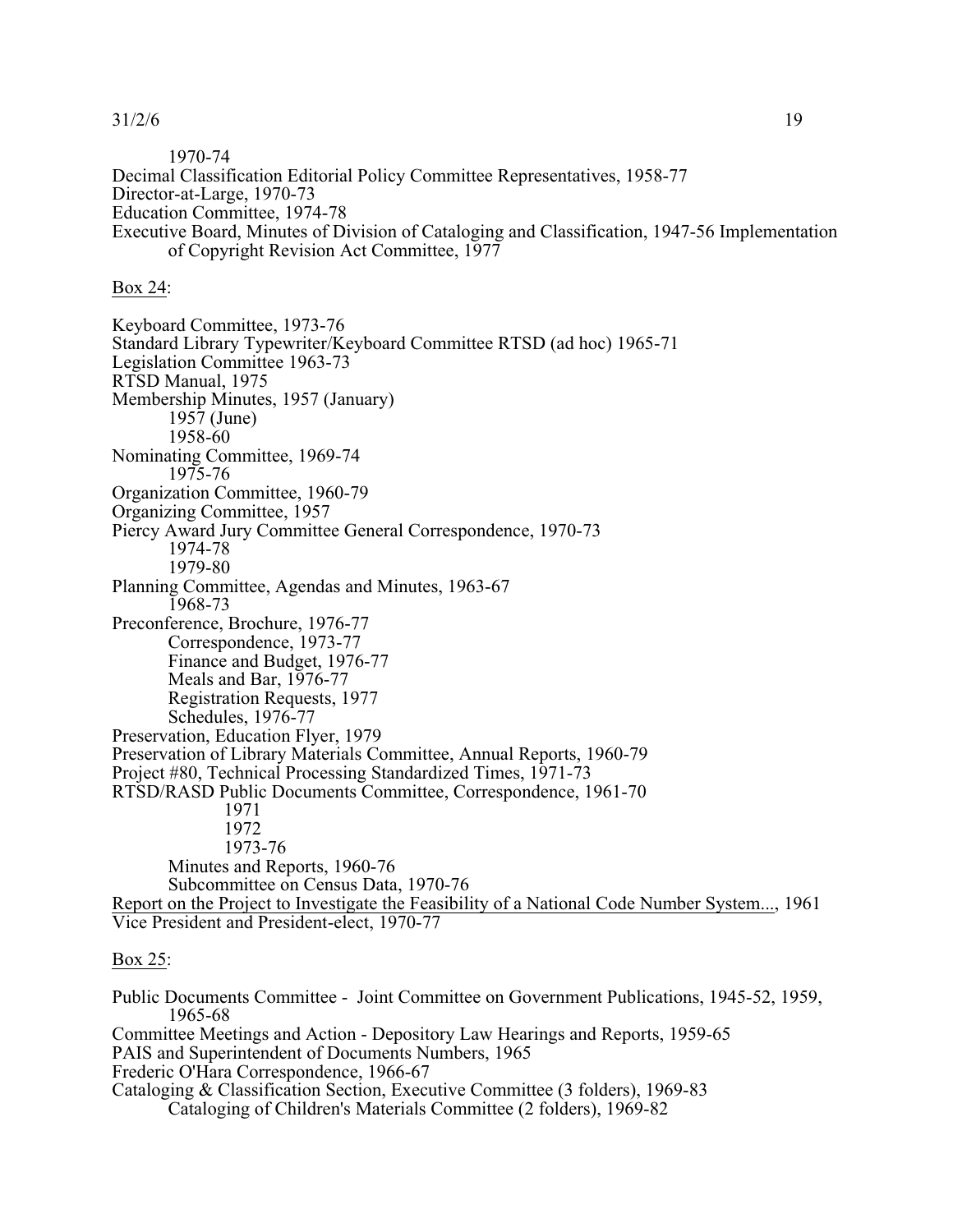Committee on Cataloging: Asian and African Materials, 1979-82 Description and Access (9 folders), 1979-83 Anglo-American Cataloging Committee on Cartographic Materials, 1980- 81 AACCCM Manual and Draft, 1980 Manual for Graphic Materials Correspondence, 1981 Rules Interpretations, 1979-81 School Library Association Rules Manual, 1982 Uniform Titles Task Force, 1981 Subcommittee on Microforms (2 folders), 1980-81 Conference Program Committee, 1970-77 Descriptive Cataloging Committee: Subcommittee on Descriptive Cataloging of Asian and African Materials, 1977-78 International Cataloging Classification Committee, 1975-86

## Box 26:

Margaret Mann Citation Committee (4 folders), 1975-83 Nominating Committee, 1970-82 Policy and Research Committee (2 folders), 1970-83 Subject Analysis Committee (2 folders), 1970-83 Subcommittees, Concepts denoted by the term "Primitive", 1981-83 Library of Congress Subject Authority Control, 1981-82 Sexism and Racism, 1977-80 Subject Analysis of African and Asian Materials, 1976-79 Subject Analysis of Audiovisual Materials, 1975-78 Subject Headings for Individual Works of Art and Architecture, 1978-81 Discussion Groups, Cataloging Norms, 1976-82 Heads of Cataloging Departments, 1979-81 American Osteopathic Society Auxiliary, 1977-83 Preservation of Library Materials Section, Preservation of Library Materials Committee, Preservation Newsletter Correspondence, 1978 Midwinter Meeting (3 folders), 1978-80 Annual Conference Program (3 folders), 1978-80 Annual Conference Preservation Booth (2 folders), 1979-85 Reproduction of Library Materials Section, Executive Committee, Minutes, 1974- 80 Policy and Research Committee, Reports, 1973, 1979 Resources Section, Bookdealer-Library Relations Committee, Meeting Reports and Correspondence (4 folders), 1976-82 Gille - Publishers Legal Correspondence (2 Folders), 1980-81

# Box 27:

| Resources Section, Executive Committee, Minutes, 1974-79     |
|--------------------------------------------------------------|
| Policy and Research Committee, Reports, 1973, 1977-78        |
| Subcommittee on Bibliographic Control of Microforms, 1977-78 |
| Serials Section, AACR Revision Study Committee, 1978         |
| Conference Program Committee, 1972-79                        |
| Executive Committee, 1968-81                                 |
| Library School Education Committee, 1975-81                  |
| Nominating Committee, 1970-81                                |
| Policy and Research Committee, 1973-81                       |
|                                                              |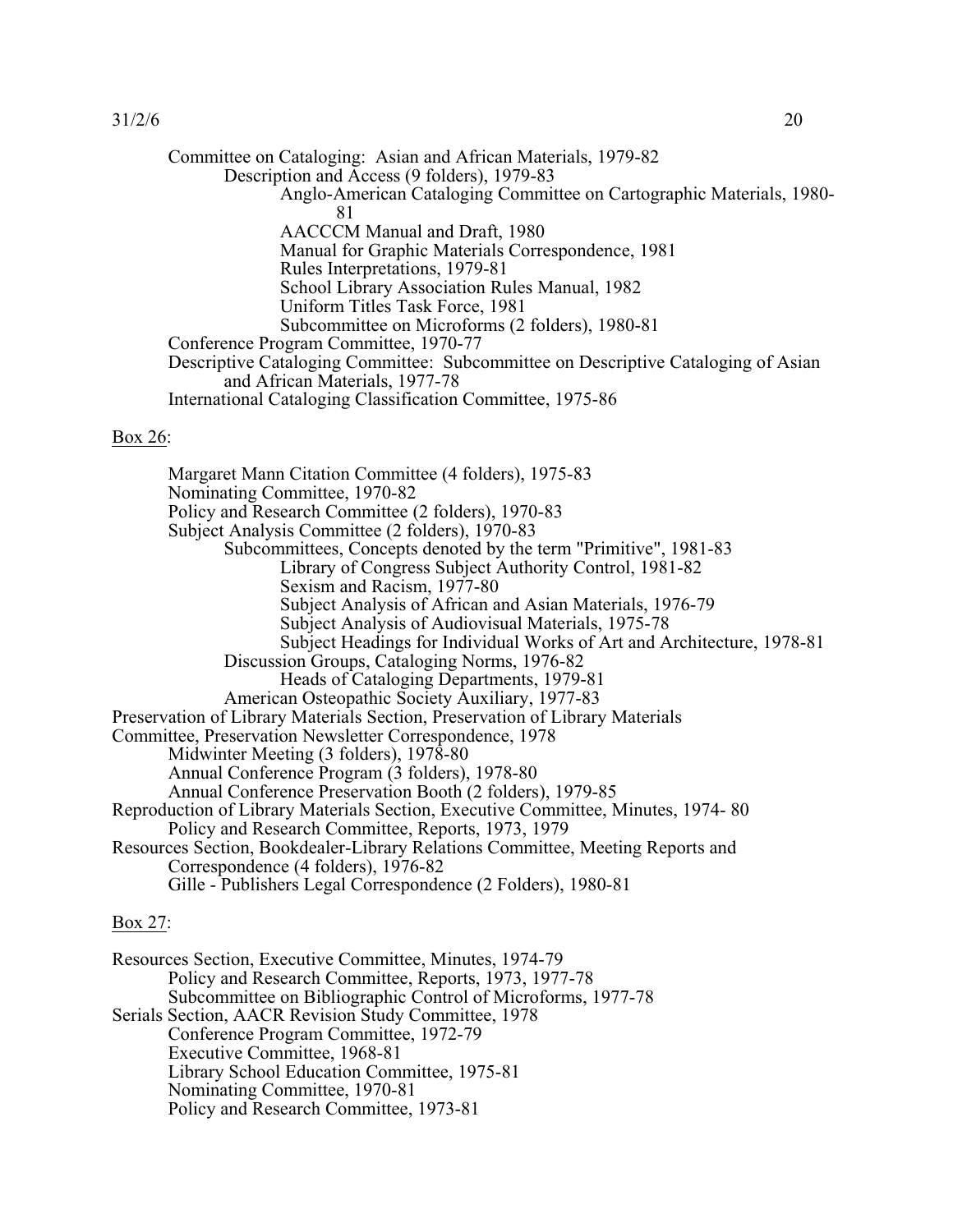Regional Serials Workshop Committee, 1975-81 Committee to Study the Feasibility of Creating Dynamic Lists of Core Serials, 1980-82 Committee to Study Serial Records, 1971-82 Committee to Study Serials Cataloging, 1978-81 Union List of Serials Committee, 1975-83 Worst Serial Title Change of the Year Committee, 1973-83 Discussion Groups, Medium-sized Research Libraries, 1970-81 Large Research Libraries, 1970-83 General Correspondence, 1970-86 Manual for Serials Workshops, 1977 RTSD General Committees, Catalog Code Revision Committee, 1978 Commercial Processing Services Committee, 1970-80 Duplicate Exchange Union Committee (3 folders), 1972-82 Filing Committee (2 Folders), 1971-81 International Relations Committee, 1980-82 Membership Committee, 1969-81 Nominating Committee, 1970-87 Non-Book Committee, 1974-79 Piercy Award Committee (2 folders), 1978-82

# Box 28:

RTSD General Committees, Planning and Research Committee (3 folders), 1970-85 Program Committee - Correspondence, 1984-86 Representation in Machine-Readable Form of Bibliographic Information (RTSD, LITA, RASD) Committee (MARBI), 1971-82 Technical Services Costs Committee, 1970-81 Discussion Groups, Commercial Automated Support of Technical Services in Medium-sized Research Libraries, 1981 Pre-order and Pre-catalog Searching, 1974-82 Technical Services Administrators of Large Public Libraries, 1970-82 Technical Service Administrators of Medium-sized Research Libraries, 1970-82 Technical Services Administrators of Smaller Research Libraries, 1972-83 Technical Services Directors of Large Research Libraries, 1971-83 Technical Services Directors of Processing Centers, 1970-82 General Files, ALA Editorial Committee - Subcommittee on Rules for Filing Catalog Cards, 1957-78 ALA Legislative Assembly - RTSD Representative, Correspondence, 1981-83 ALA Membership Committee - RTSD Representative, 1967-73 ALA National Library Week, 1976, 1980 ALA Social Responsibilities Round Table, 1969-76 AACR II Project Report, 1975-78 National Level Bibliographic Record/Books Hearing, 1978-79 President's Correspondence (4 folders), 1979-83 "What Shall I Do with My Old Books" Pamphlet, Correspondence, 1975-77

# Box 29:

Cataloging and Classification Section, Policy & Research Committee, 1981-83 Preconference on Classification, 1985 Reproduction of Library Materials Section, Discussion Groups, 1971-86

Resources Section, Blackwell/North America Scholarship Award Committee, Scholarship Jury,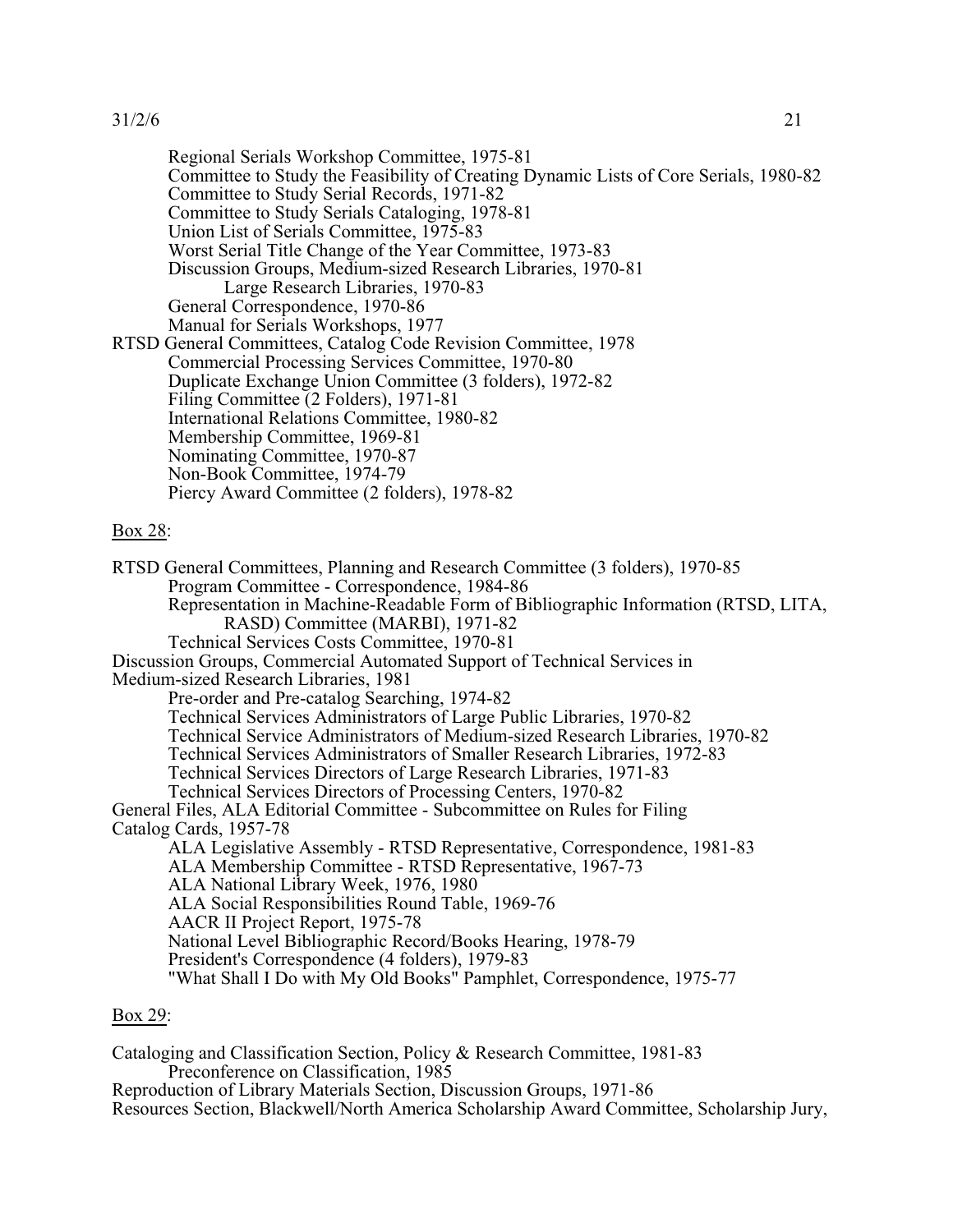1980-81 1981-82 1982-83 1983-84 National Library Services Scholarship Award Committee (2 folders), 1976-80 (continued by Blackwell/North America Scholarship Award Committee) LRTS Editorial Board Meetings - Tate, 1979-90 Editor Selection (confidential), 1967-79 Editor - Dunkin, 1970-71 Editor - Wedgeworth, 1971-72 Editor - Simonton, 1973-79 RLMS Ad Hoc Committee on Guidelines for a Library Microform Facility, 1980-83 Microfile Series, 1973-89 Nominating Committee, 1972-81 Policy and Research Committee, 1972-81 Publication Committee, 1975-84 Standards Committee, 1976-82 Telefacsimile Committee, 1970-79 RTSD/AASL/ACRL/LITA/PLA Interdivisional Committee on CIP for AV materials, 1984-88 RTSD Commercial Automation Support of Technical Services in Medium-Sized Research Libraries Discussion Group, 1980-84 Book Catalogs Committee (disbanded 1980), 1978-80 Budget and Finance Committee Correspondence, 1985-86 1986-87 (four folders) Implementation of the Copyright Revision Act Committee, 1977 Rep./LAMA Statistics, 1978-80 Filing Committee, 1978-80 Newsletter Committee, 1975-77 Mary Pound, 1976-79 Arnold Hirshon, 1979-84 Thomas Leonhardt, 1984-89 Editor Search Committee, 1983-84 Public Libraries Luncheon, 1981-82 Education Committee, 1972-87 ALA Representative to ANSI 239, 1979-82 1982-85 Box 30: Representatives - LITA, 1970-86 National Microfilm Association, 1966-79 Universal Serials and Book Exchange, 1967-84 William J. Myrick Correspondence, ACTS President, 1985-86 CCS Committee on Cataloging: Asian and African Materials, 1984 Description and Access Liaisons, 1983-85 Executive Committee, 1984-86 Executive Committee Annual Conference correspondence, reports, 1987 Policy and Research Committee, 1985-87 Review of Committees, 1984-87

Task Force on Authority Control Interest, 1986

Task Force on Education, Training, and Recruitment for Cataloging, 1986 CCS/MAGERT Correspondence, 1985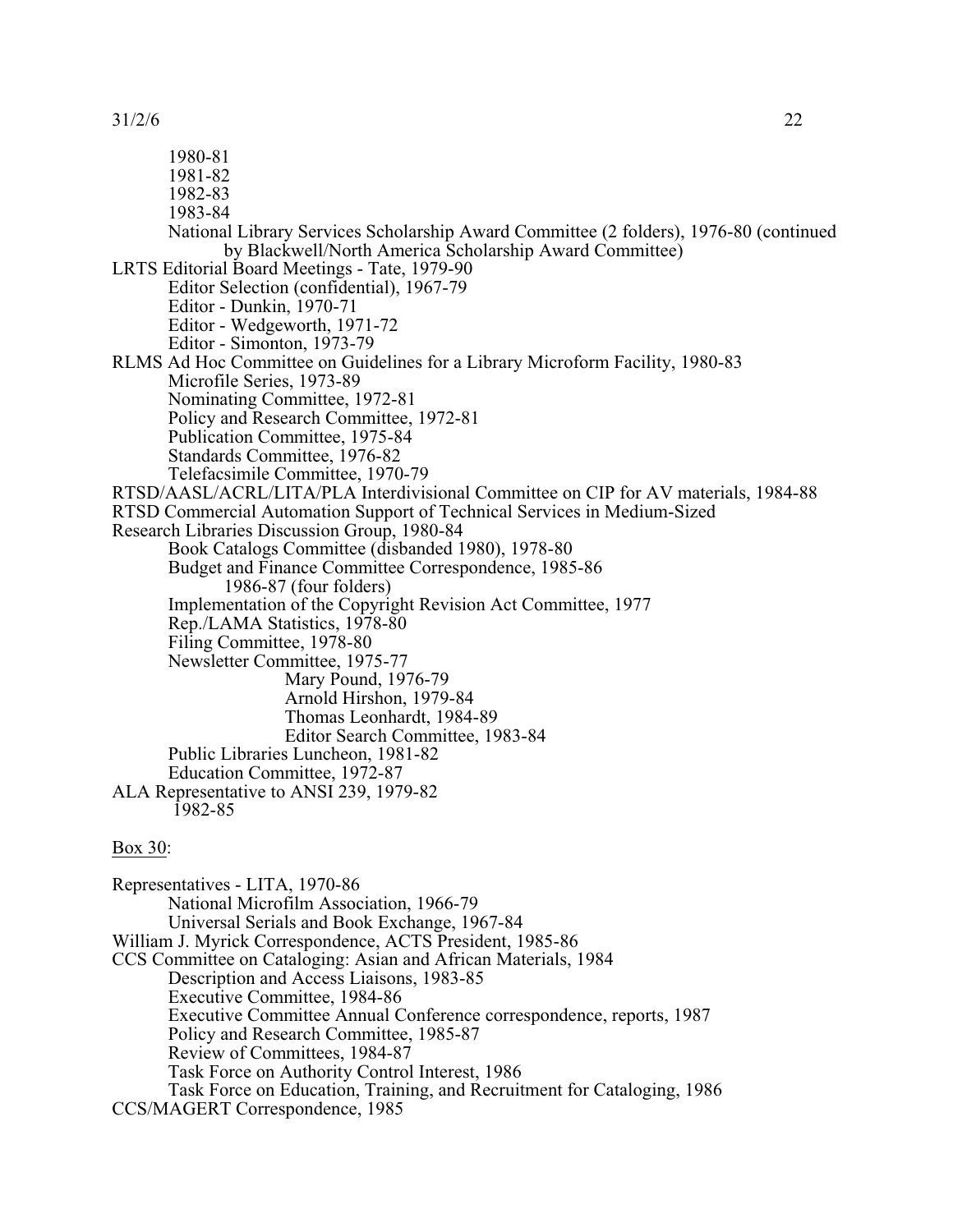CCS/SAC Ad hoc Committee on the Format of LCSH, 1985 CRG Chairman Correspondence, 1980-83 Communications from members and others, 1981-86 Communications to members and others, 1982-86 Electronic Mail Project, 1980-82 Los Angeles Teleconference, 1982-83 Programs sponsored by affiliates, 1980-85 Recruitment Materials, 1983 Reports to RTSD Board, 1982-85 Task Force on Education and Recruitment for Cataloging, 1985-86 MARBI meeting highlights, summaries, reports, minutes, and agendas, 1981-82 minutes and correspondence, 1982-83 Policy and Research Committee, 1984-85 RTSD Catalog Form and Function Committee, 1984-86 Council of Regional Groups and Affiliates, 1983 Membership committee, 1977-80 1981-83 1984-87 Planning and Research Committee, 1985-87 Worst Serial Title Change of the Year Award, 1981 1982 1983-84 1985 1986 1987 Box 31: American Book Publishers Council, Inc. (APBC)/RTSD Joint Committee Minutes 1966-69 Minutes & Memoranda Association of American Publishers (AAP)/RTSD Joint Committee ISBN Study Group, Correspondence, 1973 1974-77 Membership Lists, Minutes, "Implementing the Copyright Law" 1977 Program, Correspondence & Questionnaires Book Distribution Task Force 1979-80 Information Bulletin & Transcript of meeting 1978-82 Memoranda, Agenda, Membership Lists, Programs, Poorly Bound Books & News Releases Midwinter Meeting, 1980 Minutes, Transcript (01/22/80), Resolution on Preventative Improved Quality of Materials Used & Book Production Annual Conference, Minutes, New York, 1980 Midwinter Meeting, Minutes, Washington, D.C., 1981 Annual Conference, San Francisco, 1981, Minutes & Reports 1982-85 Minutes, Memoranda, Survey, "Public Lending Right," by Brigid Brophy, Correspondence, Agenda & Membership Lists Program 1987 Correspondence, Program & Financial Records ALA/ERIC Network, Subcommittee on Guide to Selection Tools, 1977, 1979- Memoranda, Correspondence, Comments on Selection Sources, Book Proposal & "A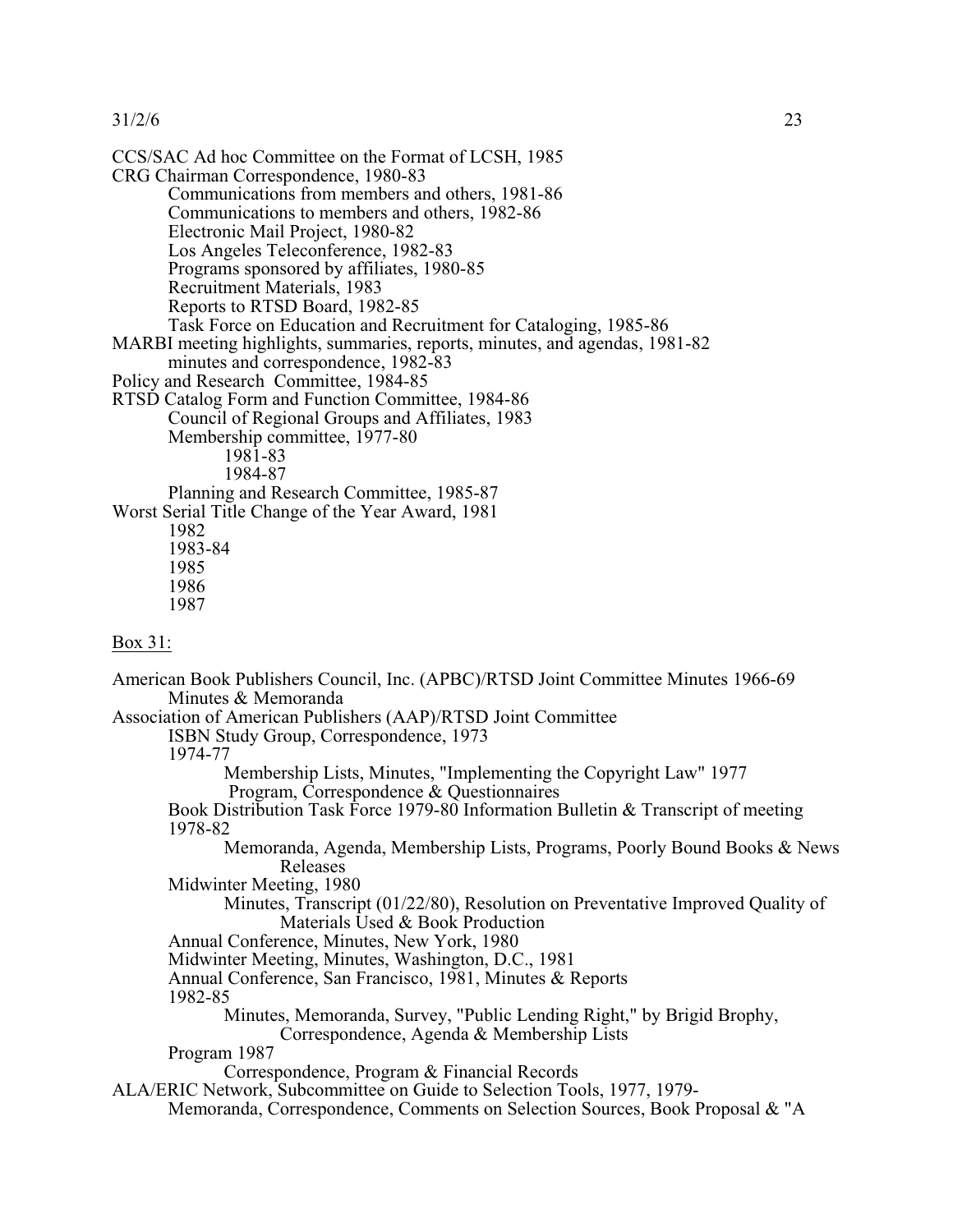| 31/2/6 | 24 |
|--------|----|
|        |    |

Guide to Selection Tools." 1977 Audio Visual Committee, 1976-77, 1979-82 Reports, Memoranda, Member List, Correspondence & Minutes Catalog Code Revision Committee, 1976-77 **Correspondence** Catalog Code Representative Assembly (proposed) 1979 Memorandum Character Set Task Force (ad hoc) Committee 1980 Meeting highlights Resources Section (RS), Serials Section (SS), Reproduction of Library Materials Section (RLMS) "The Rising Cost of Serials" Joint Program, Annual Conference, New York, 1980 Memoranda, News Releases & Program Acquisitions Section (AS) Policy and Research Committee, 1970-73 Minutes, Agenda, Reports, Correspondence, Memoranda & Function **Statements** Resources Section (RS) Micropublishing Committee, 1973-80 Minutes, Correspondence, Reports, News Releases, Agenda, "Microform Information: First Sources" June 1973, Correspondence with the New York Times about the replacement of Kalvar Microfilm with silver halide copies Subcommittee to Monitor the Quality of Micropublications, Minutes Subcommittee on Bibliographic Control of Microforms, 1977-81, 1985 Correspondence, Reports, Memoranda, Proposal for Funding Subcommittee on Monitoring of Microform Advertising, 1977-79 Agenda, Reports, Meeting Highlights, Correspondence National Union Catalog Committee, 1973-79 Correspondence, License Agreement with 3M to sell microform NUC Reports, Grant Proposal to National Endowment for the Humanities Collection Management and Development Committee (CMDC), Selection Tools, 1984- 85, 1987 Reports, Agenda Chief Collection Development Officers at Medium Sized Research Libraries Discussion Group, (Formerly Collection Development Librarians at Academic Libraries) 1972-73, 1975-77, 1981, 1983-86 Reports & Correspondence, Agenda Library Materials Price Index (LMPI) Committee Lynden trip to Ligue des Bibliotheques Europeenes de Recherche (LIBER), 1977 Correspondence, LIBER Conference Report, Questionnaire & Participant Lists Library Materials Price Index 1976-80 Correspondence, Documentation consultants, Minutes, Reports, Cost Surveys, News Releases Reprinting Committee, 1970-72 Correspondence, Minutes, Memoranda, Reports, Questionnaire Reprinting Committee (Two Folders) , 1971, 1973-76 Reports, Memoranda, Questionnaire, Correspondence, "Lending to Reprinters: A Policy Statement", Minutes Collection Development Committee, ACRL Annual Conference Program, Dallas, 1979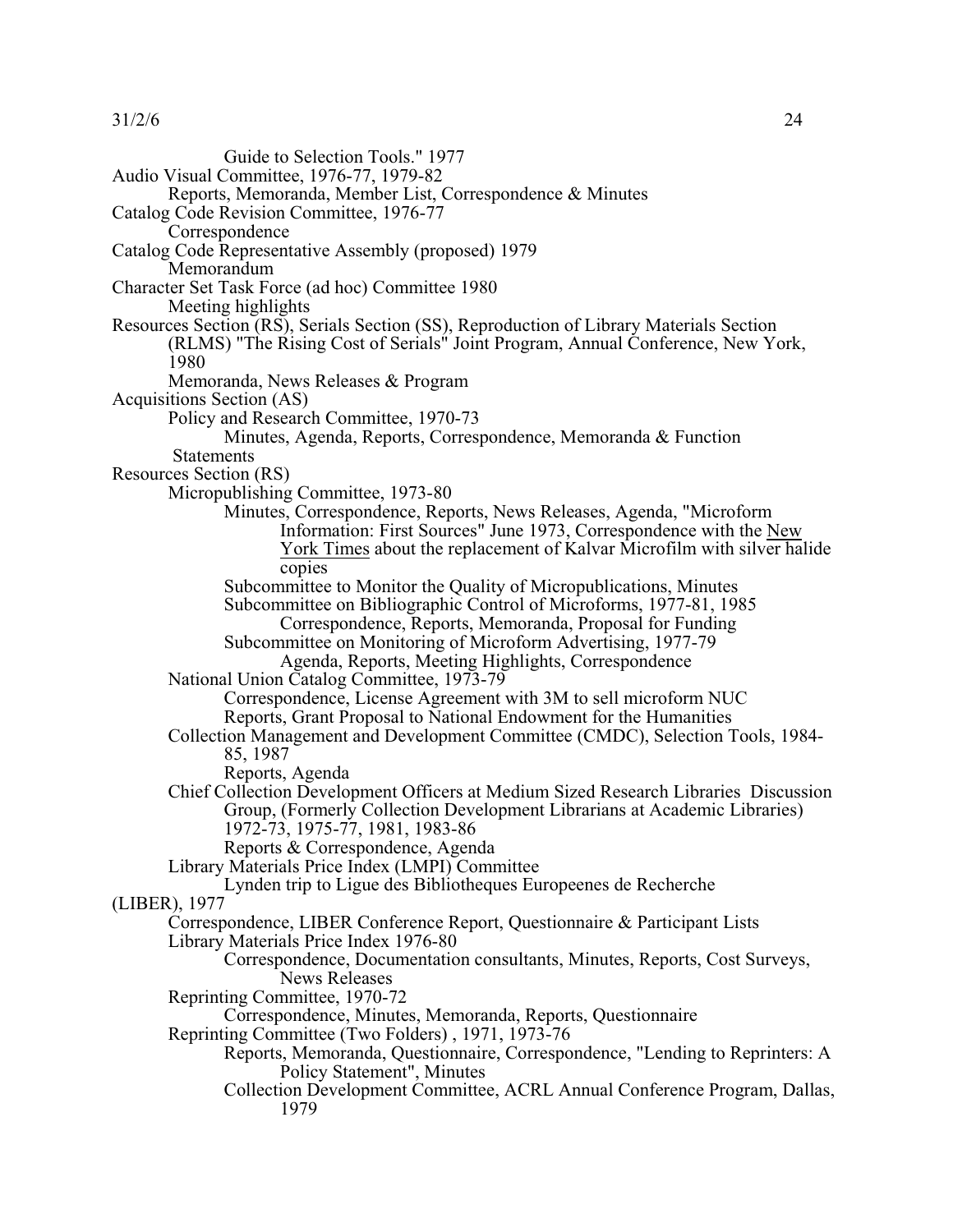| Correspondence, Memoranda<br>Canadian Studies Resource Committee, Correspondence, 1983, 1985-86                                                                                                                                                                                                                                                                                                                                    |
|------------------------------------------------------------------------------------------------------------------------------------------------------------------------------------------------------------------------------------------------------------------------------------------------------------------------------------------------------------------------------------------------------------------------------------|
| Third World Bookdealers<br>"Third World Bookdealers: A Selected List of Bookdealers in Africa, Asia, and                                                                                                                                                                                                                                                                                                                           |
| Latin America," 1975<br>Blackwell/North America Scholarship Award, 1981-87<br>Reports, Correspondence, Statement of Award, Lists of Winners, News Releases                                                                                                                                                                                                                                                                         |
| Bookdealers Library Relations Committee, Out of Print Guidelines, 1976<br>Memoranda, "Guidelines for the Procurement of Out of Print Materials" (Acquisitions                                                                                                                                                                                                                                                                      |
| Guide no. 4), Ballots<br>Bookdealer Library Relations Committee, Correspondence, 1977, 1979                                                                                                                                                                                                                                                                                                                                        |
| Bookdealer Library Relations Committee, 1983-84                                                                                                                                                                                                                                                                                                                                                                                    |
| Memoranda, Correspondence, Agenda, Minutes                                                                                                                                                                                                                                                                                                                                                                                         |
| Bookdealer Library Relations Committee, 1983                                                                                                                                                                                                                                                                                                                                                                                       |
| Correspondence, Minutes of Serials Systems Advisory Committee, List of Gille<br>imprints, British Library License, "In the Matter of Encyclopedia Britannica, Inc.,<br>et al."                                                                                                                                                                                                                                                     |
| Bookdealer Library Relations Committee, 1983, 1985                                                                                                                                                                                                                                                                                                                                                                                 |
| Correspondence, Memoranda, Reports, Resolutions                                                                                                                                                                                                                                                                                                                                                                                    |
| Bookdealer Library Relations Committee, Meeting, 7 July, 1985                                                                                                                                                                                                                                                                                                                                                                      |
| Agenda, Copies of Complaint Letters, Advertisements, Correspondence<br>"Guidelines for Handling Library Orders for Serials and Periodicals"                                                                                                                                                                                                                                                                                        |
| Box 32:                                                                                                                                                                                                                                                                                                                                                                                                                            |
| Administrative Newsletter, 1986-91<br>Executive Secretary's Annual Reports, 1957-59, 1961, 1971-81<br>RS Collection Management and Development Committee Institutes, 1977-81<br>Correspondence, Memoranda, Programs, Minutes & Grant Proposal<br>Regional Collection Management and Development Institute, Program & Documents<br>Boston, 1982<br>New York, 1983<br>Irvine, CA, 1984<br>Cincinnati, 1983<br>Washington, D.C., 1983 |
| Box 34:                                                                                                                                                                                                                                                                                                                                                                                                                            |
| Ballots, 1981<br>1982<br>1983                                                                                                                                                                                                                                                                                                                                                                                                      |
| Audiovisual Committee (2 folders), 1982-89                                                                                                                                                                                                                                                                                                                                                                                         |
| Bylaws Committee, 1973-76                                                                                                                                                                                                                                                                                                                                                                                                          |
| Correspondence, President Cannon, 1985-88                                                                                                                                                                                                                                                                                                                                                                                          |
| President Tuttle, 1984-86<br>Decimal Classification Editorial Policy Committee, Reports from Representative, 1978-79,<br>1981-86                                                                                                                                                                                                                                                                                                   |
| International Relations Committee, 1983-85<br>1986-87<br>1988-89                                                                                                                                                                                                                                                                                                                                                                   |
| 1990-91                                                                                                                                                                                                                                                                                                                                                                                                                            |
| Legislation Assembly, ALA Representative, 1974-75, 1979                                                                                                                                                                                                                                                                                                                                                                            |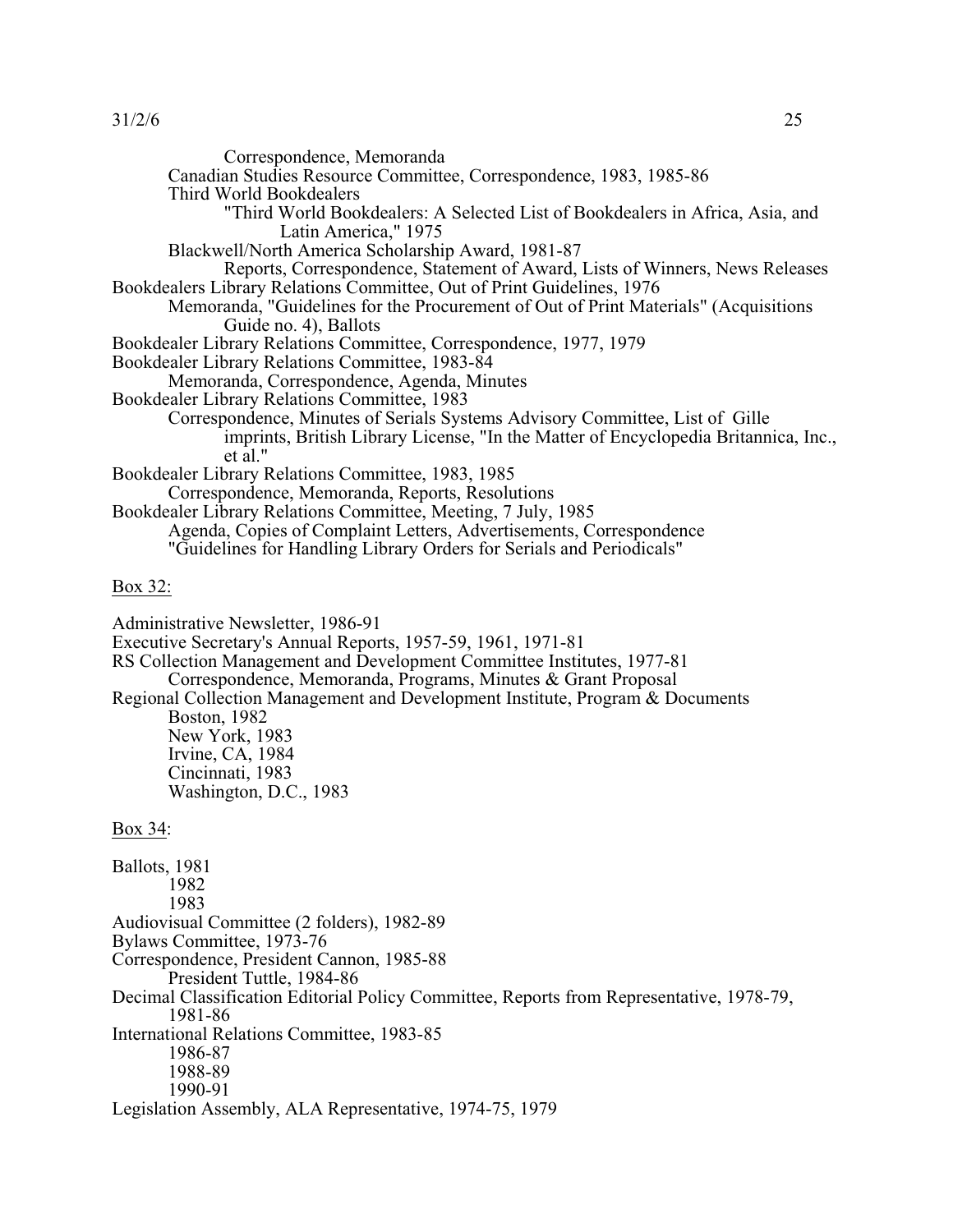Membership Badges National Conservation Advisory Council, Statement of Intent on NCAC Membership, 1977-78 Representative, 1980, 1984 National Library Reporting Session, 1985-94 Operating Agreement Meeting, 1988 Division Caucus and Meeting with COPES, 1989 Organization Committee, 1970-71 1972-75 Organization and Bylaws Committee, 1979-83 1984-86 1987-88 1988-89

#### Box 35:

Report of Activities, 1987 1988 1989 RTSD/LITA Joint Midwinter Meeting, Denver, 1982 Strategic Long Range Planning (2 folders), 1985-91 Worst Serial Title Change Award Committee, 1983-91

Box 36:

Ballots, 1966 Board and Joint Committee Rosters, 1964-65 Bookbinding Standards, 1935, 1938, 1950, 1957, 1962, 1970 Bylaws, 1963 Committees, Bookbinding, 1957 on Foreign Survey of DDC, 1963 Interlibrary Cooperation, 1961 International Relations, Midwinter, 1969 on Long Term Periodical Subscriptions, 1958 Organizing, 1957 Planning Regional Processing, 1966 Reprinting, 1964-65 Decimal Classification, Editorial Policy Committee and LC Editorial Office, Reports, 1954-62 General Memoranda, 1962, 1968 Guidelines for the Allocation of Library Materials Budgets, 1977 Library Binding Institute, Final Judgment, 1952 Library Periodicals Round Table, 1952, 1958-64 Margaret Mann Award, Acceptance Speech, Dr. S.R. Ranganathan, open reel with transcription, 1970 National Code Number System, Project Report, 1961 New York Technical Services Librarians, Constitution and Roster, 1959-60 Organization Chart, 1967 Press Releases, 1962-63, 1965-70 Serials Cost Indexes, 1961-62 Technical Services, Centralized, 1965-66, 1971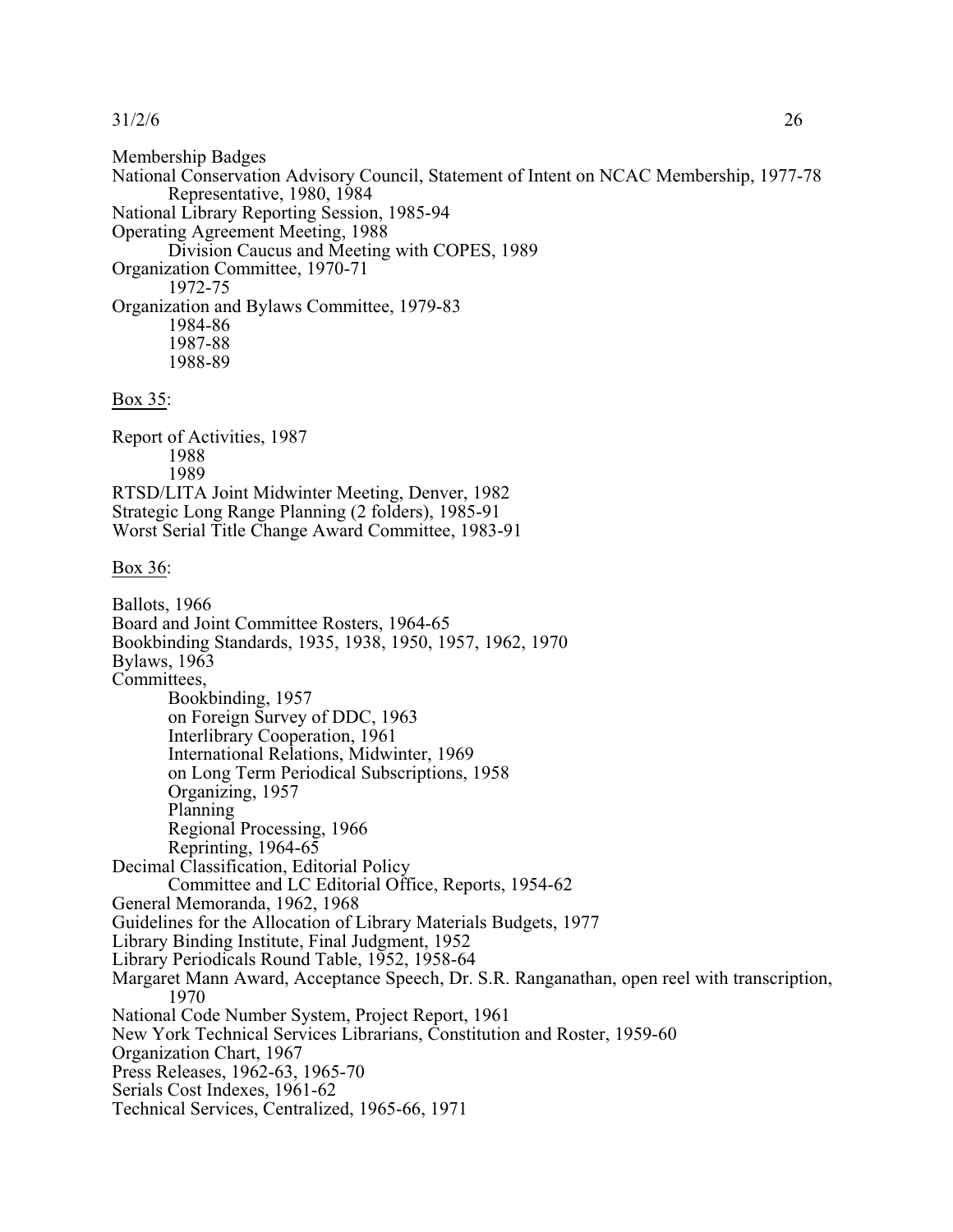Transliteration, 1971

Box 37:

ALCTS Awards (4 folders), 1988, 1990, 1992-94 Piercy Award (2 folders), 1993-94 History, 1974-99, 1993 Jury (2 folders), 1990, 1992-3 October Ivins, 1991, 1993-94 First Step Award (3 folders), 1992-94 History, 1990-91 Cataloging and Classification Section Margaret Mann Citation Award (2 folders), 1982-94 Committee Nomination - Janet Swan Hill, 1992 E. Svenonius, 1992 Janet Swan Hill, 1993 Larry Millsap and terry Ellen Ferl, 1995 John D. Byrum, Jr., 1996 Kathryn Luther Henderson, 1996 Sheila S. Intner and Gary Strawn, 1996 Arlene G. Taylor, 1996 Serials Section Bowker/Ulrichs' Serials Librarianship Award (7 folders), 1984-94 History, 1984 Executive Committee Minutes, 1957-77 Resources Section Blackwell/North America Scholarship Award (6 folders), 1987-94 Reproduction of Library Materials Section Executive Committee Minutes, 1957-77 Acquisition Section Executive Committee Minutes, 1957-77 Board of Directors Agenda, Midwinter Meeting, 1971 Board of Directors Agenda, Midwinter Meeting, 1972 Reports from the Office of Executive Secretary, 1959-70 Planning Committee Minutes, 1960-75 ALCTS Award Citation Split, 1984-85 General Information, 1987-89 Best of LRTS Award (8 folders), 1987-94 History, 1986 Box 38:

AACR2 Revised: Instruction, 1989 ALA/IFLA International Office for UBC, 1980, 1983, 1989-1990 Classification Institute, (2 folders), 1987-1988 Classification Preconference, 1987 Executive Director Notebook, Operating Agreement Discussion, 1986-1989 IFLA Reports, 1978-1990 National Conference Program - ALCTS/PLA, 1991 Materials from Headquarters Library Press Releases (1980-1982), Bibliographies (1972-1988), and Guidelines and Standards (1976-1986)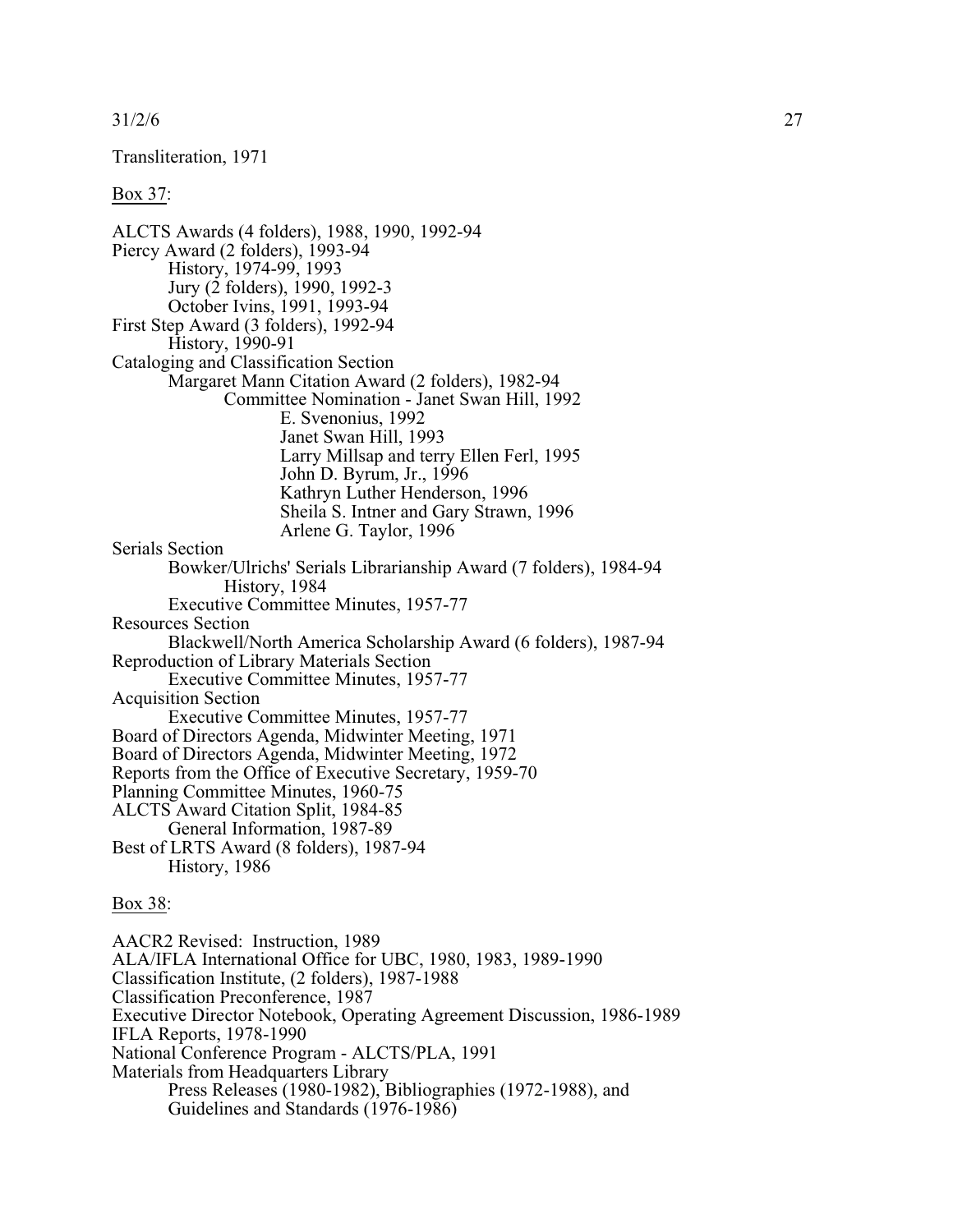Box 39:

ALCTS Buttons, 1989-90 Budget and Finance Committee, 1994-96 Conference Program Committee (4 folders), 1972-89 Conference Within a Conference, 1980-82 International Relations Committee, 1991-97 Reports of Activities, 1989-92 The Task Force on the Economics of Access to Library Materials - Final Report, 1990

Box 40:

Acquisitions Section–Executive Committee Minutes, 1957-78 Audiovisual Committee–Agendas, Committee Reports, and Minutes, 1979-90 Annual Meeting, 1991 Audiovisual Standards Subcommittee, 1988-94 1989-98 Esman, Mike, 1987-90 History, 1982-84 Liaison Relationships Task Force, 1995 Library of Congress, 1990 Mail to Committee Members, 1986-92 Midwinter Meeting, 1992 Minutes, 1992 1994 1995-96 Budget and Finance Committee, 1987-89 Computer Files Discussion Group, 1987-91 Education Committee, 1987-88 1988-89 1989-90 1990-91 1991-92 (2 folders) 1992-93 Box 41: 1993-94 1996-97 1997-98 Publisher/Vendor-Library Relations Committee, 1990-93 Resources Section Acquisition Administrators Discussion Group, 1990-91 Acquisition Librarians/Vendors of Library Materials Discussion Group, 1990-91 Acquisition of Library Materials Discussion Group, 1974-83 Acquisitions Committee, 1988-91 Guides Subcommittee, 1988-91 Acquisitions Topics for Large Public Libraries Discussion Group, 1989-90 Book Dealer and Library Relations Committee, 1983-84 1984 1984-91 1985 (2 folders)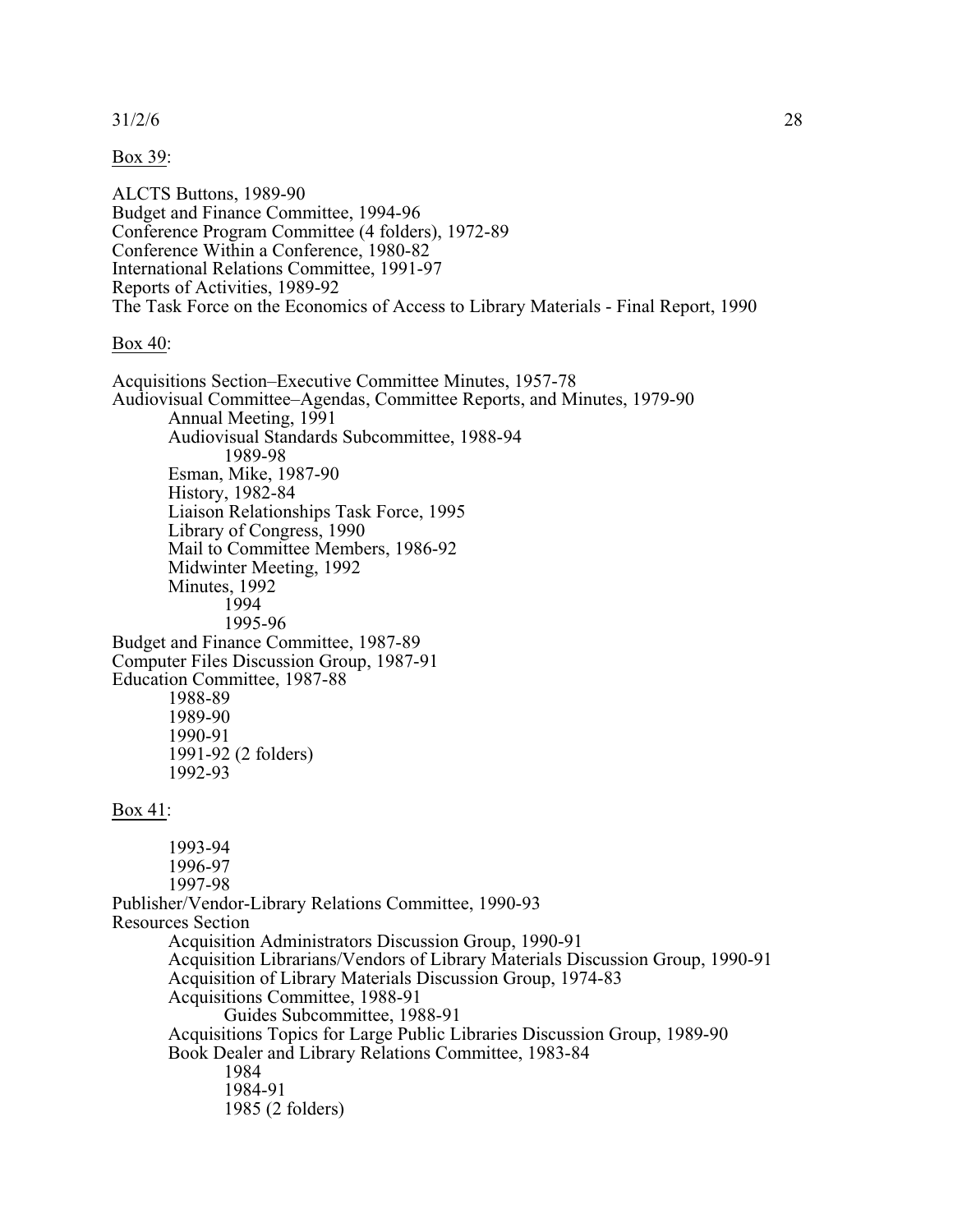| 1986<br>1991-93                                                                                                                                                                                                                                                                                                                                                                                                                                                                                                                                                   |
|-------------------------------------------------------------------------------------------------------------------------------------------------------------------------------------------------------------------------------------------------------------------------------------------------------------------------------------------------------------------------------------------------------------------------------------------------------------------------------------------------------------------------------------------------------------------|
| Chief Collection Development Officers of Large Research Libraries Discussion Group,                                                                                                                                                                                                                                                                                                                                                                                                                                                                               |
| 1971-91<br>Collection Development Librarians of Academic Libraries Discussion Group, 1985-91<br>Collection Management and Development Committee (CMDC), 1978-90<br>Continuing Education Subcommittee, 1984-91<br>Guidelines for Collection Development Subcommittee, 1975-89<br>Preconference Evaluation, 1977<br>Programmatic Information, 1983-85<br>Regional Collection Management and Development Institute<br>Stanford University, 1981 (3 folders)                                                                                                          |
| <u>Box 42:</u>                                                                                                                                                                                                                                                                                                                                                                                                                                                                                                                                                    |
| Boston, 1982<br>Washington, D.C., 1982 (2 folders)<br>Cincinnati, 1983 (2 folders)<br>New York, 1983<br>Irvine, CA, 1984<br>San Antonio, 1985<br>Seattle, 1985<br>Chapel Hill, N.C., 1986<br>Chicago, 1989 (3 folders)<br>Collection Management/Selection for Public Libraries Discussion Group, 1983-91<br><b>Executive Committee</b><br>Annual Conference Minutes, 1970<br>1971<br>1972<br>1973<br>1974<br>1975<br>1976<br>1977<br>1978<br>1979 (2 folders)<br>1980<br>1981<br>1982<br>1983<br>1984 (2 folders)<br>1985<br>1986<br>1987<br>1988<br>1989<br>1990 |
| 1991<br>Midwinter Conference Minutes, 1970                                                                                                                                                                                                                                                                                                                                                                                                                                                                                                                        |
| 1971<br>1972<br>1973                                                                                                                                                                                                                                                                                                                                                                                                                                                                                                                                              |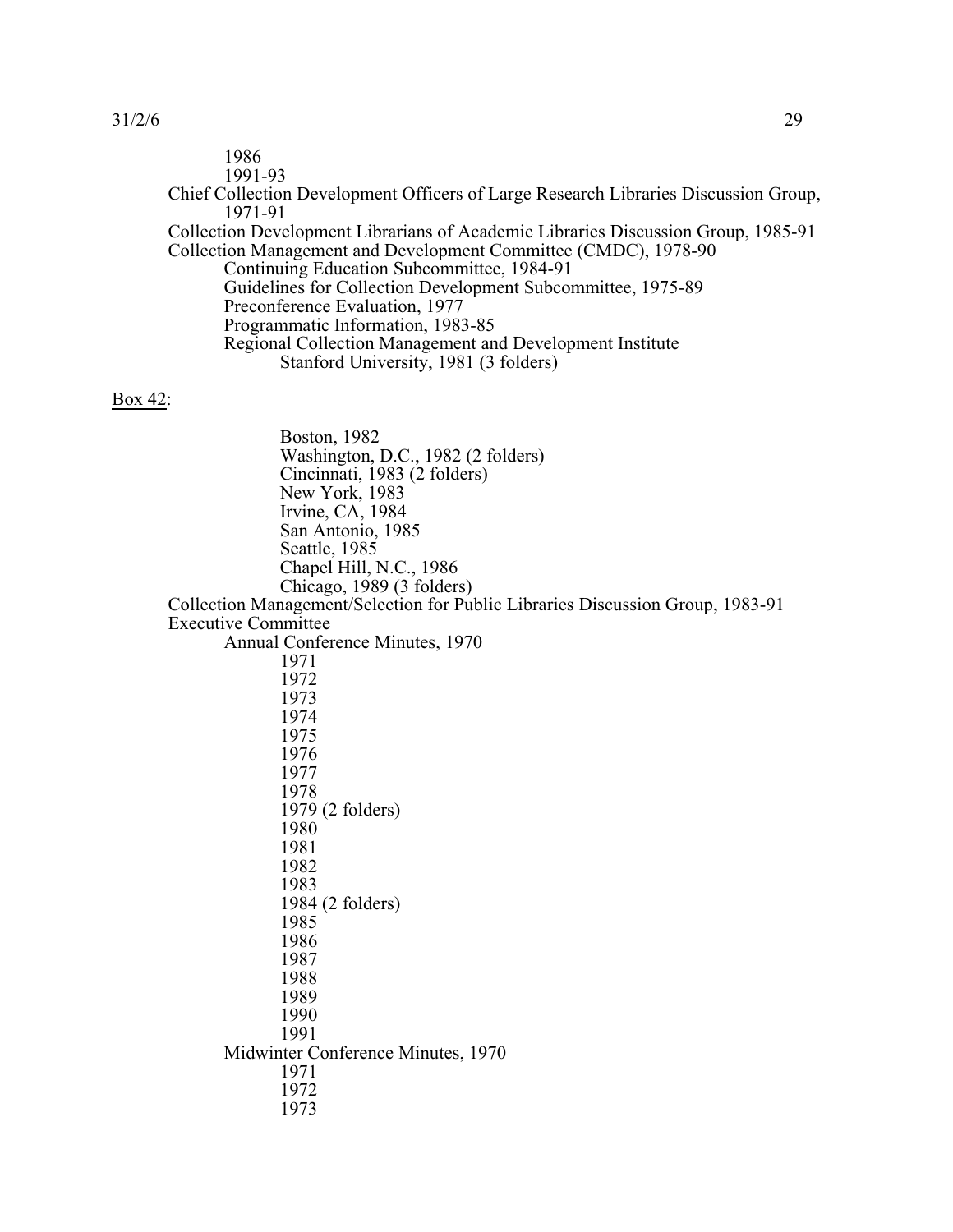1974 1975 1976 1977 1978 1979 1980 1981 (2 folders) 1982 1983 1984 1986 1987 (2 folders) 1988 1989 1990 1991 Gifts and Exchange Discussion Group, 1984-91 Policy and Planning Committee, 1964-91 Program Planning Committee, 1981-82 Reorganization, 1990-91

Task Force on Nomination, 1990-93

### Box 43:

Preconference, Automated Acquisitions, 1978 Acquisitions, 1978-1980 (2 folders) Business of Acquisitions, Reports, 1985 Handouts and Final Reports, 1995-96 Technical Services Costs, 1985-86 Preservation For Collection Managers, 1986 Collection Development in the Electronic Age, 1988 Management Strategies For Disaster Preparedness, 1988 Dewey 20, 1989 Bibliographic Control of Microforms, 1990 Preservation Issues in Collection Management, 1990 The Dual-Role Collection Development Librarian, 1991 EDI and the Library, 1992 Implementing USMARC Format Integration, 1992 USMARC Format Integration, Correspondence, Financial Records, Brochures, and Publications, 1993 (2 Folders) Electronic Technologies: New Options for Preservation, 1993 Developing the Midas Touch: Rethinking Funding Strategies for Preservation Program, 1994 Bibliographic Control of Conference Proceedings, Handouts, 1994 Reports, 1994 Wired Collection Manager, 1994 AACR2000, 1995 Interactive Multimedia Preconference Cataloging Interactive Multimedia, Handouts, 1995 Guidelines for Bibliograhic Description of Interactive Multimedia,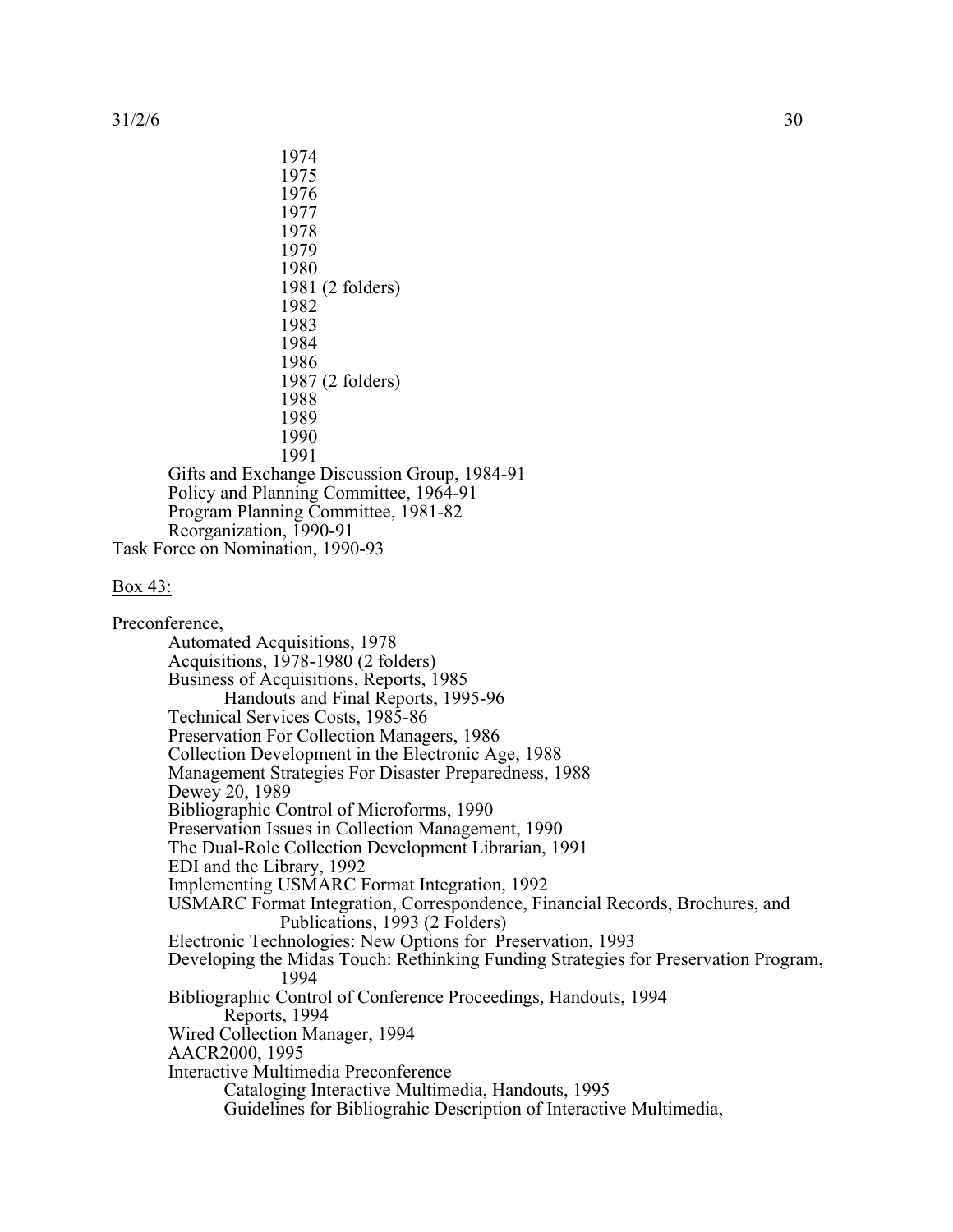1995 (2 folders) Reports, 1995 Demystifying Subject Cataloging of Electronic Resources, Handouts, 1997 Final report, 1998 Making Statistics Work for Your Library Without Pain, 1997 What in the World ...Cataloging on an International Scale, 1998 Final Report, 2000 Bringing eMonographs into the Digital Library, 1999 Final Report, 1999 Cataloging Now Summary, 1999 Collection Management and Development Institute Report, 1999 Managing Metadata for the Digital Library, 1999 Metadata: Libraries and the Web–Retooling AACR and MARC21 for Cataloging in the in the Twenty-first Century, 2000 Final Report, 2001 Treasures in the Stacks, Report and Evaluation Form, 2000-01

### Box 44:

Institute Library of Congress Subject Heading Institute, 1982 Regional Institute on Library of Congress Subject Heading, Original Handbook, 1984 (2 folders) Abridged 12 and DDC 20 Collection and Management Development Institute Florida, Handouts, 1991 (2 folders) Final Report, 1991 Toronto, Handouts, 1992 Reports, Minutes, and correspondence, 1992-93 New England, Handouts, 1995 Final Report, 1995 Additional Handouts, 1995 Pomona, CA, Handouts, 1999 Reports, 1999 Disaster Preparedness for Libraries, 1992 Advanced Collection Management and Development, Handouts, 1993 Reports, 1993 Electronic Library: Administrative Issues for Organization and Access Ohio, Handouts, 1993 Ohio, Reports, Correspondence, and Brochures, 1993 Ohio and San Antonio, Reports, 1995 Business of Acquisitions, Handouts, 1993 Reports and Correspondence, 1993 Fundamentals of Acquisition Anaheim CA, Handouts and Correspondence,1994 (2 folders) Final Report, 1995 Houston, TX, Final Report, 1996 Demystifying Subject Cataloging Anaheim, CA, Handouts and Reports, 1994-95 Rochester, NY, Report, 1996 San Francisco, CA, 1997 DDC21: Dewey for the  $21<sup>st</sup>$  Century, 1996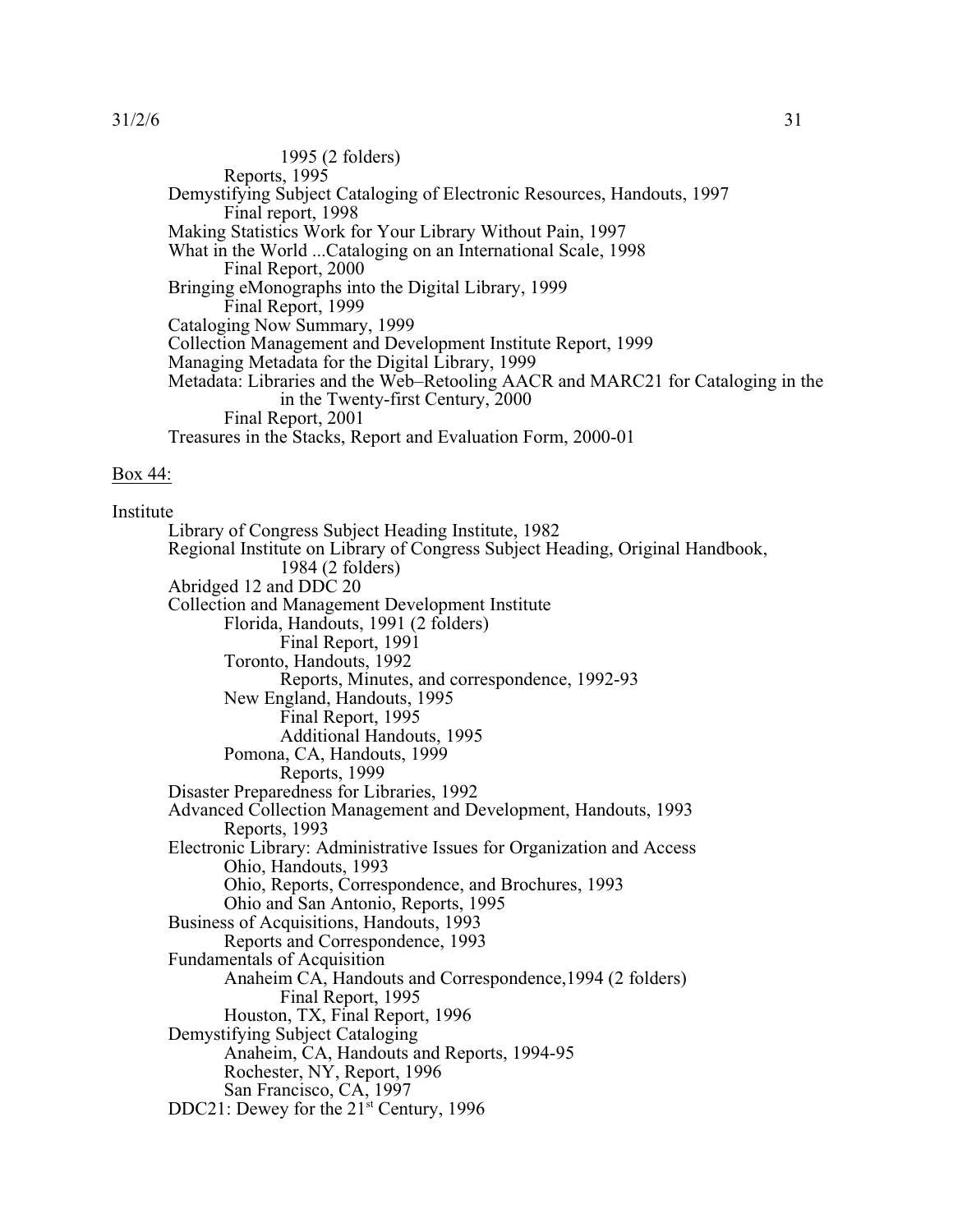Electronic Serials from Acquisition to Access, Through the Arch, St. Louis, MO, Correspondence, 1998 Handouts, 1998 Final Report, 1998 Blazing the Trail, Portland, OR, Handouts1999 Managing Metadata for the Digital Libraries, Correspondencence and Reports, 1998 Final Report, 1999 Cataloging Now!, Reports and Corespondence, 1999 Final Report, 1999 Cataloging Now! AMIGOS, Final Report, 1999 Workshop Collection Management, 1986 AACR2, 1989 Dewey Classification, 1991 New Directions in Library Binding, Reports, 2000

#### Box 45:

Preconference Prospects for the Online Catalog, Brochures, Publications, Handouts, 1982 Collection Management in Public Libraries, 1984 Who's Afraid of Serials?, 1984 The Linked Systems Project and the Library Community, 1987 Library Building and Preservation: Design and Planning Considerations, Handouts, 1992 Handouts and Final Reports, 1992 Cataloging and Classification, 1993 Book Publishing: From Writer to Reader, 1993 New Technologies, 1993 New Collection Management, 1994 SGML, 1996-97 Business of Acquisitions Chicago, Report, 1996 San Francisco, Handouts, 1997 (2 folders) Final Report, 1998 New Orleans, Report and Brochure, 1999 DDC21: Dewey for the  $21<sup>st</sup>$  Century, Handouts, 1996 Final Report, 1997 In or Out-In-House Innovation and Outsourcing: Technical Services Alternatives for the 90's, Handouts and Reports, 1996-97 Scanning for Beginnners, 1997 Cataloging Electronic Serials, 1998 Handouts, Reports, and Correspondence, 1998, 2000 The Transformation of Recorded Sound Preservation in the Digital Age, 1998 Final Report, 2000 Advancing Acquisitions, 1999 Small Scale Research Methods, 2000-01 ALA Teleconference Publicity, 1982-83 Handouts, 1983 Study, Correspondence, Brochures, Publications, 1983 Evaluation, Correspondence, Eavaluation Forms, 1983-84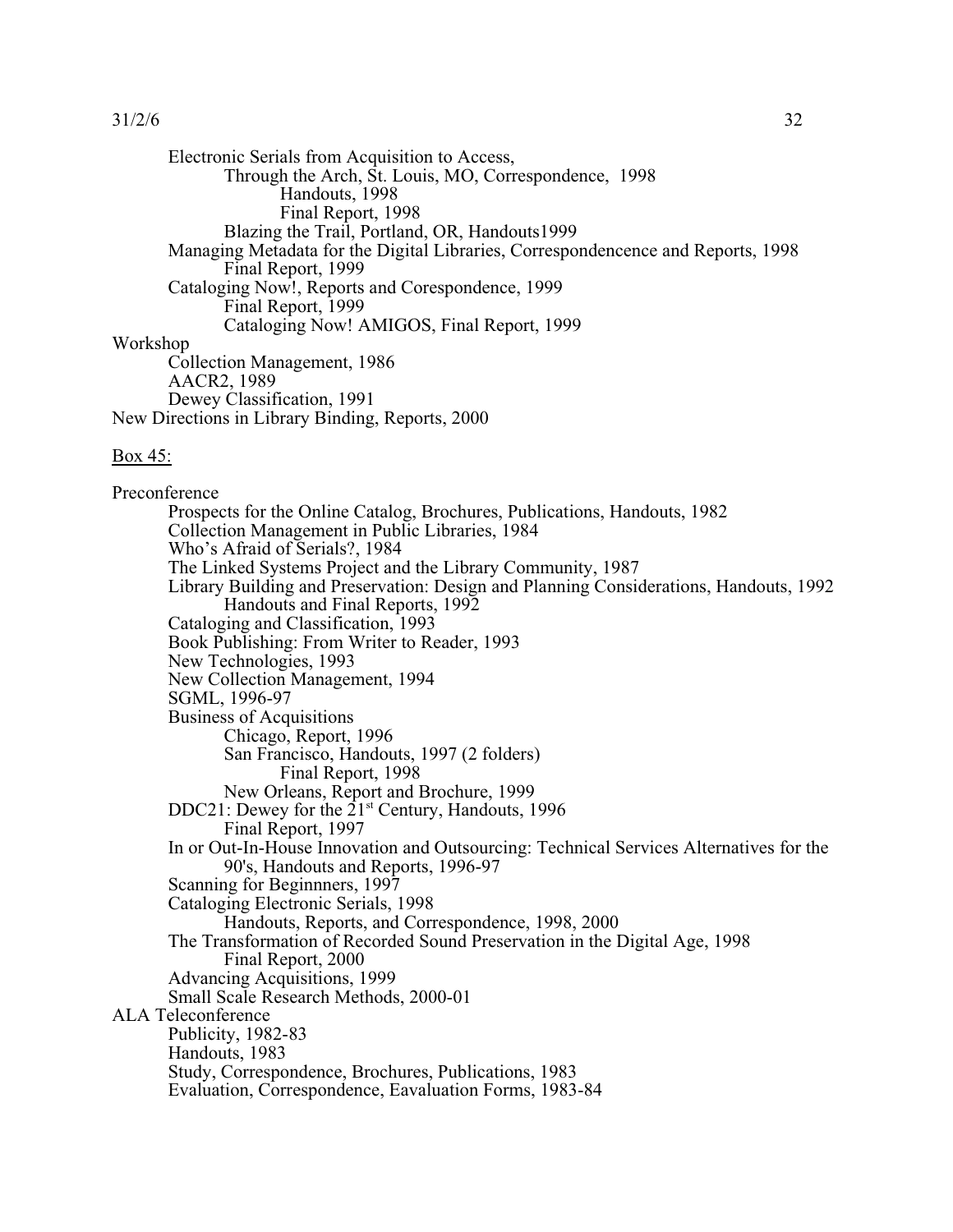### Box 46:

#### Preconference

AACR2 Revised, Handouts and Correspondence, 1991 Handouts, 1991 Dual-Role Collection Development Librarian, 1991 Book Publishing 101, Handouts and Reports, 1993 Research in Cataloging, Handouts and Reports, 1993 Developing the Midas Touch: Rethinking Funding Strategies for Preservation, Handouts, Reports, Publications, and Brochures, 1994 New Collection Management, Handouts and Reports, 1994 Reconceptualizing Acquisitions in the Electronic Age, Handouts and Reports, 1994-95 Bringing eMonographs into the Digital Library, Report, 1999 Metadata: Libraries and the Web–Retooling AACR and MARC21 for Cataloging in the Twenty-first Century, Handouts, 2000 Institute Advanced Collection and Management Institute, Handouts and Notes, 1993 Business of Acquisitions, Handouts, 1995 Serials Cataloging in the Age of Format Integration, Handouts, 1995 (2 folders) Fundamentals of Acquisitions, Handouts, 1996 Managing Electronic Resources and Services, Handouts, 1997 Final Report and Correspondence, 1997

Electronic Serials from Acquistion to Access, Handouts and Reports, 1997 and 2000

### Box 47:

Acquisitions Section Acquisition Librarians/Vendors of Library Materials Discussion Group, 1992-2004 Acquisition of Library Materials Section (ALMS, later AS), 1992, Resources Section, 1991 Acquisition Topics for Public Libraries Discussion Group, 1995-1996 Acquisitions Administrators' Discussion Group, 1992-2003 Acquisitions Organization and Management, 1995-2004 Agendas, Minutes, Progress Reports, 1993-1995 [2 folders] Automated Acquisitions/In Process Control Discussion Group, 2004 Committee on Research and Statistics, 1995-2004 Education Business of Acquisitions Preconference, 1997-1998 Education Committee 1992-2004 Business of Acquisitions Subcommittee, 1995-2004 Mid-Atlantic Regional Institute Subcommittee, 1991, 1993 Executive Committee 1994 1995-1998 1999-2002 Foreign Book Dealers Directories Subcommittee (FBDDS), 1998-2002 Fundamentals of Acquisitions Institute Subcommittee, 1996 Gifts and Exchange Discussion Group, 1992-2004 Leadership Award, 1992-2004 Leadership in Library Acquisitions Award, 1995-2004 [2 folders] Minutes, Progress Reports, 1993 Nominating Committee, 1993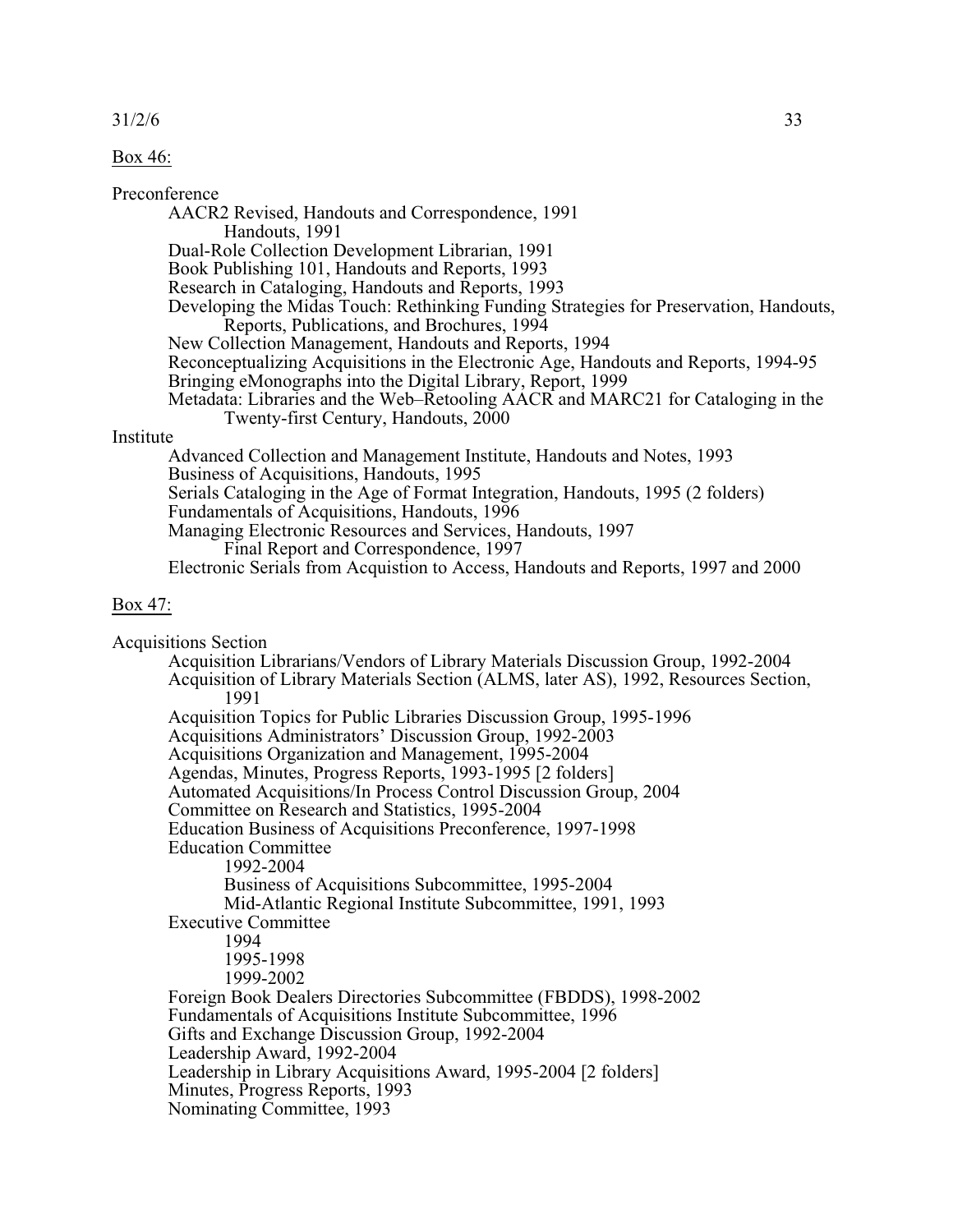Policy and Planning Committee, 1992-2004 Publications Committee 1992-2004 Guides Subcommittee, 1992-2000 Foreign Book Dealers Directories, 1992-2004 Task Force on the Code of Professional Ethics, 1992-1994 Technology Committee 1992-2004 Subcommittee on Vendor Research and Development, 1995-2001 Council on Regional Groups: Affiliate Relations, 1989-2004 Agendas, Minutes and Candidate Statements, 1995, 2002 Annual Reports, 1961-1998 General Correspondence, 1972-1991 Information Packet and History, 1990 Newsletters and Mailings 1990-1997 1988-1990 1980-1988 Report Forms, Agendas, Minutes, Correspondence 1999-2007 1996-1998 1980-1995 Speakers Bureau, 1991-2004

### Box 48:

Section Chair Files Acquisitions Section (AS) Chamberlain, 1992 Boissonnas, 1994 Hawkes, 1995-1996 Raker, 1997 Niles, 1998 Cataloging and Classification Section (CCS) Hacker, 1985 Review Group Chair, John, 1985 Clack, 1987 Holley, 1988 Intner, 1989 Mitchell, 1990 McClasky, 1991 Tillett, 1992-1993 Drake, 1994-1995 [4 folders] Duke, Program Planning, 1994-1996 Simpson, 1995-1996 Johnson, 1997 McGarry, 1998 Collection Management and Development Section (CMDS) McCarthy, 1994 Freeman, c. 2000 Council of Regional Groups (CRG)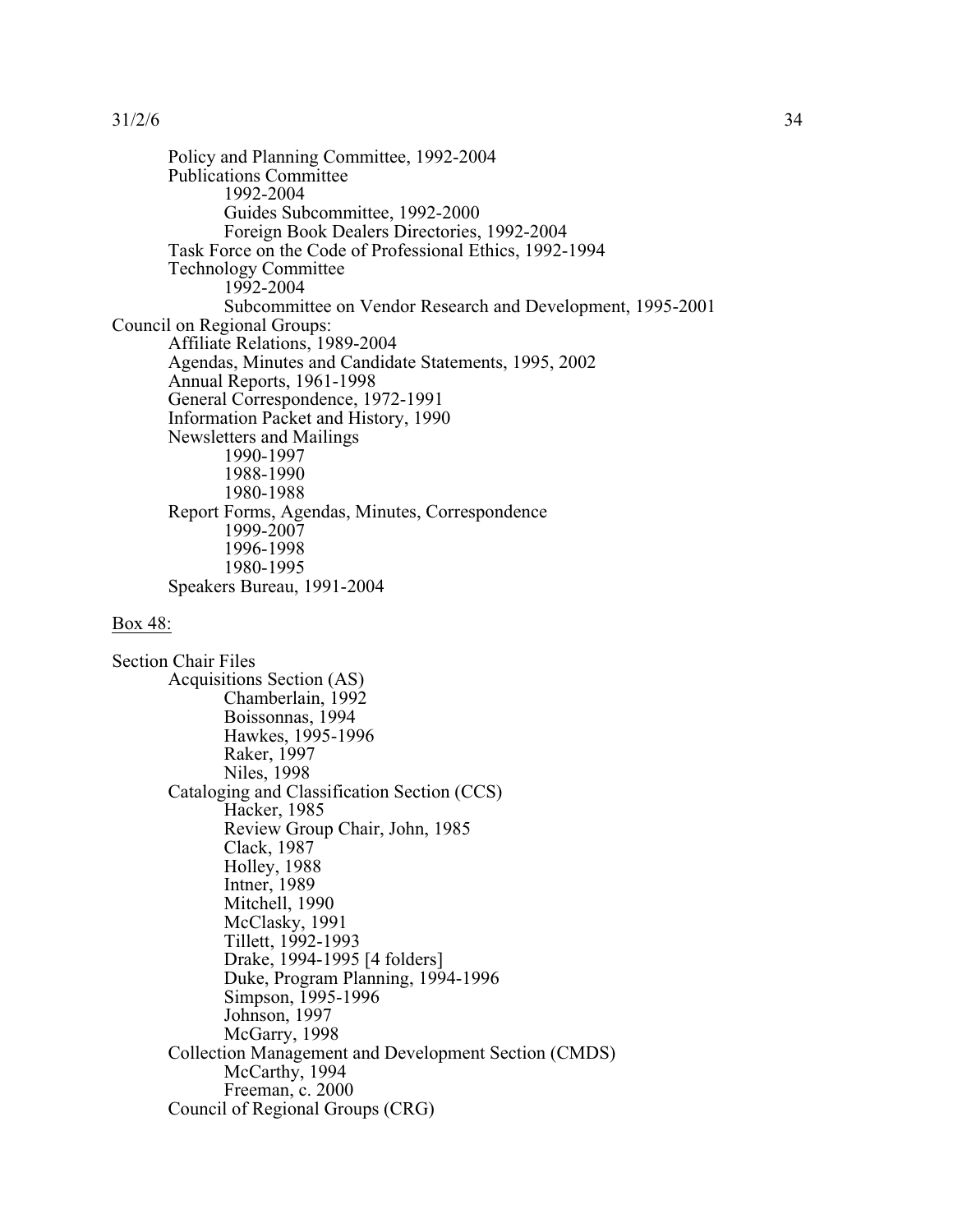Younger, 1988 McKowan, 1990 Hayes, 1991 Denton, 1995 Faust, 1997, 1999 Preservation and Reformatting Section (PARS) Clareson, 1997 Berger, 1999 Serials Section (SS) Case, 1993 Palin, 1994 Vidor, 1996 Bluh, 1996-1997 Hepfer, 1997-1998

## Box 49:

Midwinter 2005 MW Symposium "Emergency Preparedness" Midwinter Meeting Symposium Preservation Assessment, Jacob Nadal, January 14, 2004 Annual Conference, 2005 Annual Conference Council of Regional Groups (CRG) Meetings Education Committee Handouts, Licensing Preconference, and Binding Preconference Preconferences Proposal Forms, Programs, Preconference, and Symposium Speaker Letters Midwinter 2006 ALCTS Education Committee Catering CRG Meetings Midwinter Presidential Program, 2006 Annual Conference, 2006 ALCTS Education Committee Catering CMDS Education Committee CRG Meetings General Files (included DVD of program handouts, ripped 1/26/2015) PARS Education Committee Preconferences Program Proposals Sage Travel Grant Speaker Letters Midwinter 2007 Board of Directors **Catering** Symposium 50<sup>th</sup> Anniversary Conference, Washington D.C., June 20-21, 2007 50<sup>th</sup> Anniversary Conference 50<sup>th</sup> Anniversary Dinner, Odyssey Cruise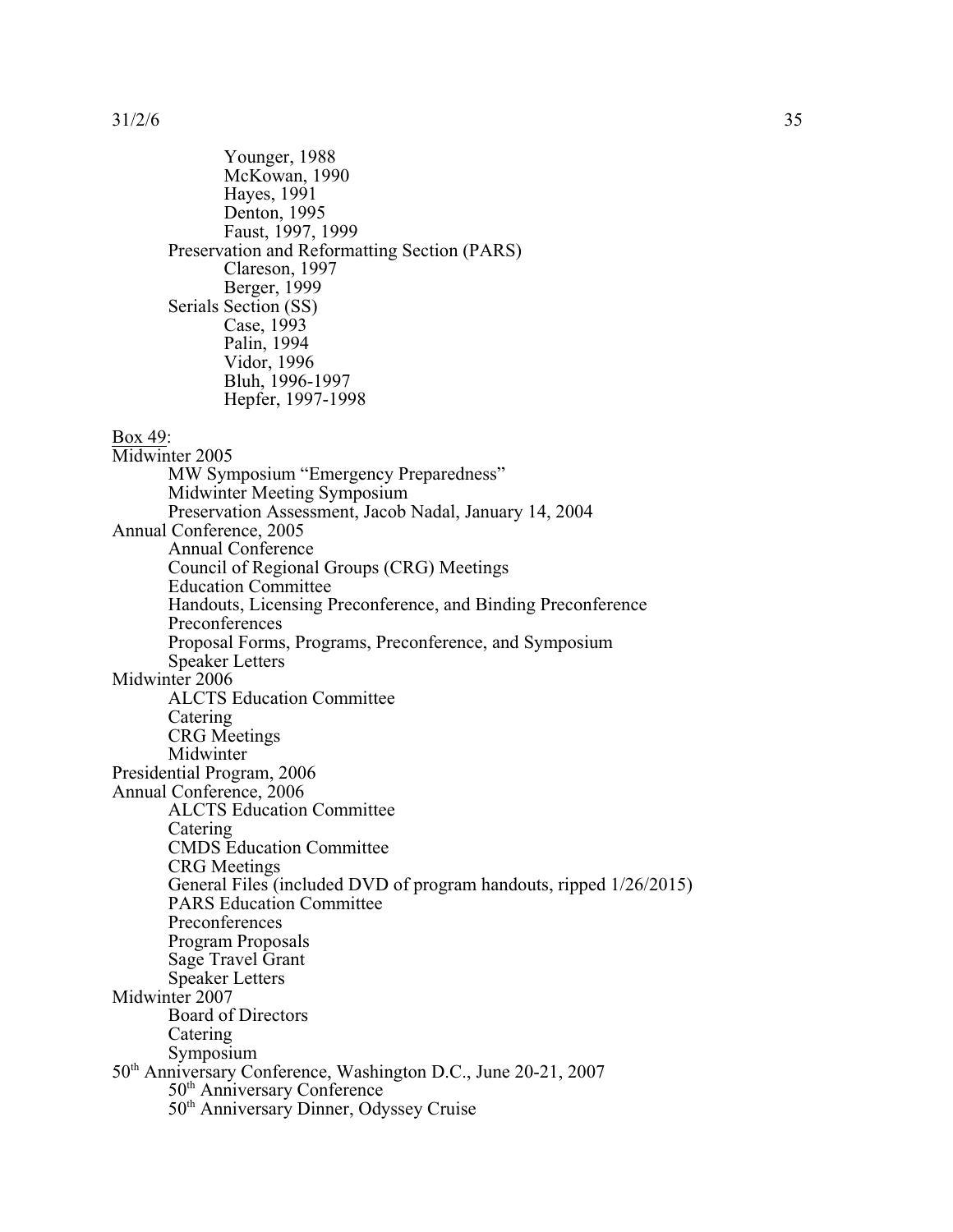Caterers Correspondence with Michelle Viset DC Hotels Dinner Plans Dinner - canceled, Library of Congress Poster Session Ronald Reagan Building Room Reservations at Hotel Washington Speaker Information Unique Venues for Conference Annual Conference, 2007 Annual Conference Preliminary Program Catering Comprehensive Series Training Preconference Fund of LC Classification Preconference Interpreters Preconference Proposal Forms Program Evaluation Sage Winners Travel Grant Student to Staff What They Don't Teach in Library School Preconference, Catholic University Workflow Analysis Preconference and Multigenerational Workplace Preconference Box 50: Final Reports for Institutes and Preconferences, 1991-1999 [2 folders] Writers Preconference, 2005 Midwinter, 2008 Catering Symposium Annual Conference, 2008 Electronic Serials 101 Preconference

General Info

Metadata Digital Library Preconference

Preconference Speaker Letters

Preliminary Listing of Programs (as of 12/6/07)

Program Speaker Letters

Sage Travel Grant Winners

Midwinter Speakers, 2009

Annual Conference, 2009

Preconference and Program

Midwinter Symposium, 2010

Records of Association Management System (AMS) Implementation Task Force Association Management System (AMS), 1996-1998

AMS Implementation Task Force, October 1998-June 1999 [2 folders]

AMS Implementation Task Force from Jacqueline Mundell, 1998-2000 [3 folders]

AMS Plan and Procedures, 1997-1998

Box 51:

AMS Workflow Analysis and AMS Extension Report, Staff Team Recommendations, February 24, 1998

AMS Workflow/FERS, April 1998 [2 folders]

AMS Workflow notebook from Karen Muller, June 1998-February 1999

AMS Workflow Team, May-September 1998

AMS Vendor Request for Proposal, March 31, 1997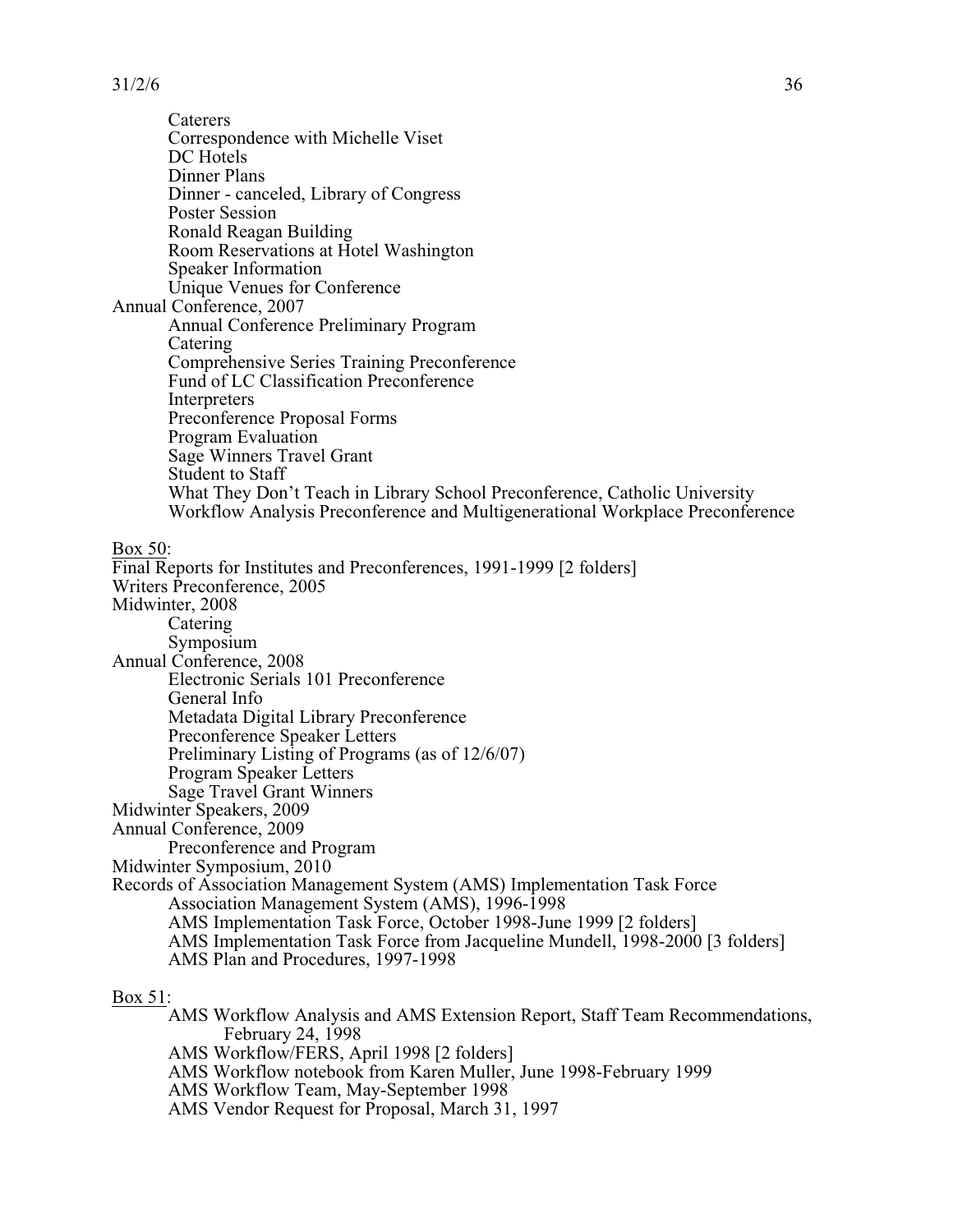Best Practices in Processing Workflow, Krajewski & Associates, January 30, 1998 Best Practices in Processing Workflow - J. Mundell, January 30, 1998 [2 folders] Correspondence, 1998-2000 iMIS Conference Registration Review, 1999 iMIS Fundraising Materials, 1998 iMIS Marketingh Materials, 1998 iMIS Prototype - Custom Reports "Activities and Development," 1998 iMIS Prototype Software Changes and Requirements, 1998 iMIS Training, 1998-1999 System for Association Management (SAM) System Business Goals Planning Meeting/AMS Acquisition Planning Materials, January 9, 1997 [2 folders] SAM Business Goals Planning Meeting, January 9, 1997

ALA Commission on Freedom and Equality of Access to Information LACY report, 1985-88 ALA Special Committee on Freedom and Equality of Access to Information, 1987-88 *Box 51 is 0.20 Empty*

#### INDEX

| <b>Acquisitions Section</b>                                   | 1, 2, 4, 8, 9, 17, 25            |
|---------------------------------------------------------------|----------------------------------|
| <b>Adult Services Division</b>                                | 7, 9                             |
| American Association of School Librarians                     | 7, 15, 23                        |
| <b>American Documentation Institute</b>                       | 2, 3                             |
| American Library Trustee Association                          |                                  |
| American National Standards Institute                         | 19, 23                           |
| <b>American Standards Association</b>                         |                                  |
| Anglo American Cataloging Rules                               | 18, 19, 22, 23                   |
| <b>Annual Reports</b>                                         | 6, 9, 10, 17, 18, 20, 27         |
| <b>Association of American Publishers</b>                     | 19, 24                           |
| Association of College and Research Libraries                 | 7, 23, 26                        |
| Association of Hospital and Institution Libraries             |                                  |
| Association of Hospital and Institution Libraries             |                                  |
| <b>Association of Research Libraries</b>                      |                                  |
| <b>Association of State Library Agencies</b>                  | 2, 3, 13                         |
| Audio-visual Media                                            | 10                               |
| <b>Authority Control</b>                                      | 21, 24                           |
| <b>Automated Acquisitions</b>                                 | 19                               |
| <b>Bassett</b> foundation                                     |                                  |
| Best of LRTS Award                                            | 29, 30                           |
| Bibliographic Control of Audio-visual Materials               |                                  |
| <b>Book Catalog Committee</b>                                 | 5,6                              |
| <b>Book Selection</b>                                         | 14                               |
| <b>Bookbinding</b>                                            | 2, 3, 16, 28                     |
| <b>Bookdealer Library Relations Committee</b>                 | 26                               |
| <b>Booklist</b>                                               | $8\phantom{.0}$                  |
| Bowker and Company                                            | 16                               |
| Box 31: Character Set Task Force (ad hoc) Committee 1980 Meet | 29                               |
| <b>Bylaws</b>                                                 | 3-6, 8-13, 27, 28                |
| Catalog Code Revision                                         | 5, 22, 25                        |
| Catalog Form and Function                                     | 24                               |
| Cataloging and Classification Section                         | 1, 4, 10, 11, 14, 18, 23, 24, 28 |
| Cataloging Policy and Research Committee                      | 4, 11                            |
| Catholic Library Association                                  | 14                               |
|                                                               |                                  |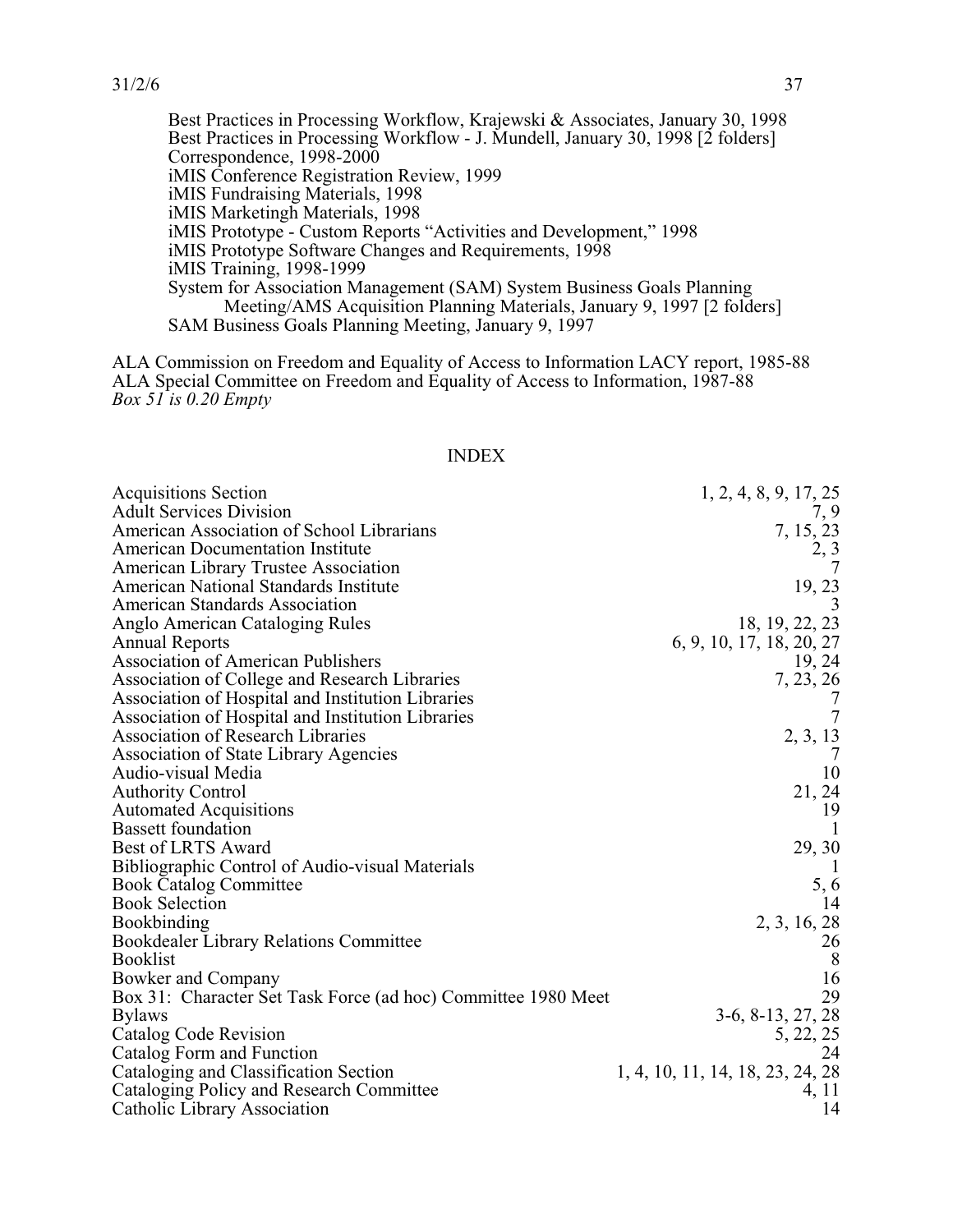| 31/2/6                                                                           | 38                                           |
|----------------------------------------------------------------------------------|----------------------------------------------|
| Censorship                                                                       | 14                                           |
| <b>Centralized Processing Committee</b>                                          | 5, 6                                         |
| Character Set Task Force (Ad hoc)                                                | 25                                           |
| Chicago Regional Group                                                           | 6                                            |
| Children's Materials                                                             | 11, 18, 21                                   |
| Children's Services Division                                                     | 8                                            |
| <b>Collection Development Committee</b>                                          | 17, 26                                       |
| <b>Collection Management and Development Committee</b>                           | 26, 27                                       |
| Committee on Organization                                                        | 4, 8                                         |
| Copying Methods Section                                                          | 3, 5                                         |
| Copyright Revision                                                               | 20, 23                                       |
| <b>COSATI</b>                                                                    | 14                                           |
| <b>Council of National Library Associations</b>                                  | $2, 3$<br>15                                 |
| Council on Library Resources                                                     |                                              |
| Decimal Classification                                                           | 2-4, 8, 12, 20, 27, 28                       |
| Demchevsky Code Index                                                            | 11                                           |
| <b>Descriptive Cataloging Committee</b>                                          | 4, 11, 18, 21                                |
| Dewey Decimal Classification                                                     | 3, 8, 11, 12, 28                             |
| Division of Cataloging and Classification                                        | 2, 20                                        |
| Documentation Committee                                                          | 5, 8                                         |
| <b>Editorial Committee</b><br>Electronic Mail                                    | 4, 5, 8, 22<br>24                            |
| <b>ERIC</b>                                                                      | 16, 25                                       |
| <b>Executive Committee</b>                                                       | 1, 4, 5, 11, 12, 18, 21, 22, 24, 29, 30      |
| <b>Executive Secretary</b>                                                       | 1, 5, 27, 29, 30                             |
| <b>Fair Trade Practices</b>                                                      | 4, 9                                         |
| Far Eastern Materials                                                            |                                              |
| Freedom to Read Foundation                                                       |                                              |
| <b>Information Science and Automation Division</b>                               | $\begin{array}{c} 8 \\ 8 \\ 8 \end{array}$   |
| Intellectual Freedom                                                             |                                              |
| <b>Interlibrary Cooperation Committee</b>                                        | 5, 28                                        |
| <b>International Cataloging Classification Committee</b>                         | 21                                           |
| <b>International Relations Committee</b>                                         | 5, 6, 22, 27, 28                             |
| <b>International Relations Office</b>                                            | 8                                            |
| Journal of Documentary Reproduction                                              | 15                                           |
| L.C. Classification                                                              | 18                                           |
| Latin American Catalogers                                                        | 4, 10                                        |
| Legislation                                                                      | 8, 20, 27                                    |
| Library Administration Division                                                  | 4, 8                                         |
| Library Education Division                                                       | 6, 8                                         |
| Library Materials Price Index                                                    | 10, 18, 26                                   |
| Library of Congress                                                              | 15, 21                                       |
| Library of Congress Subject Headings                                             | 24                                           |
| Library Resources and Technical Services<br>Library Service to the Disadvantaged | 1, 3, 11, 12, 23, 29, 30                     |
| Machine Readable Bibliographic Information                                       | 22, 24                                       |
| Machine Readable Catalog II Format                                               | 6                                            |
| Map and Geography Round Table                                                    | 24                                           |
| Margaret Mann Citation                                                           | 4, 10, 11, 18, 19, 21, 28                    |
| Membership                                                                       | 1, 2, 4, 5, 8, 10-13, 18, 20, 22, 24, 25, 27 |
| Micropublishing Projects Subcommittee                                            | 6                                            |
| Music Catalog Code                                                               | $\overline{4}$                               |
| National Agricultural Library                                                    | 15                                           |
| <b>National Education Association</b>                                            | 9                                            |
|                                                                                  |                                              |